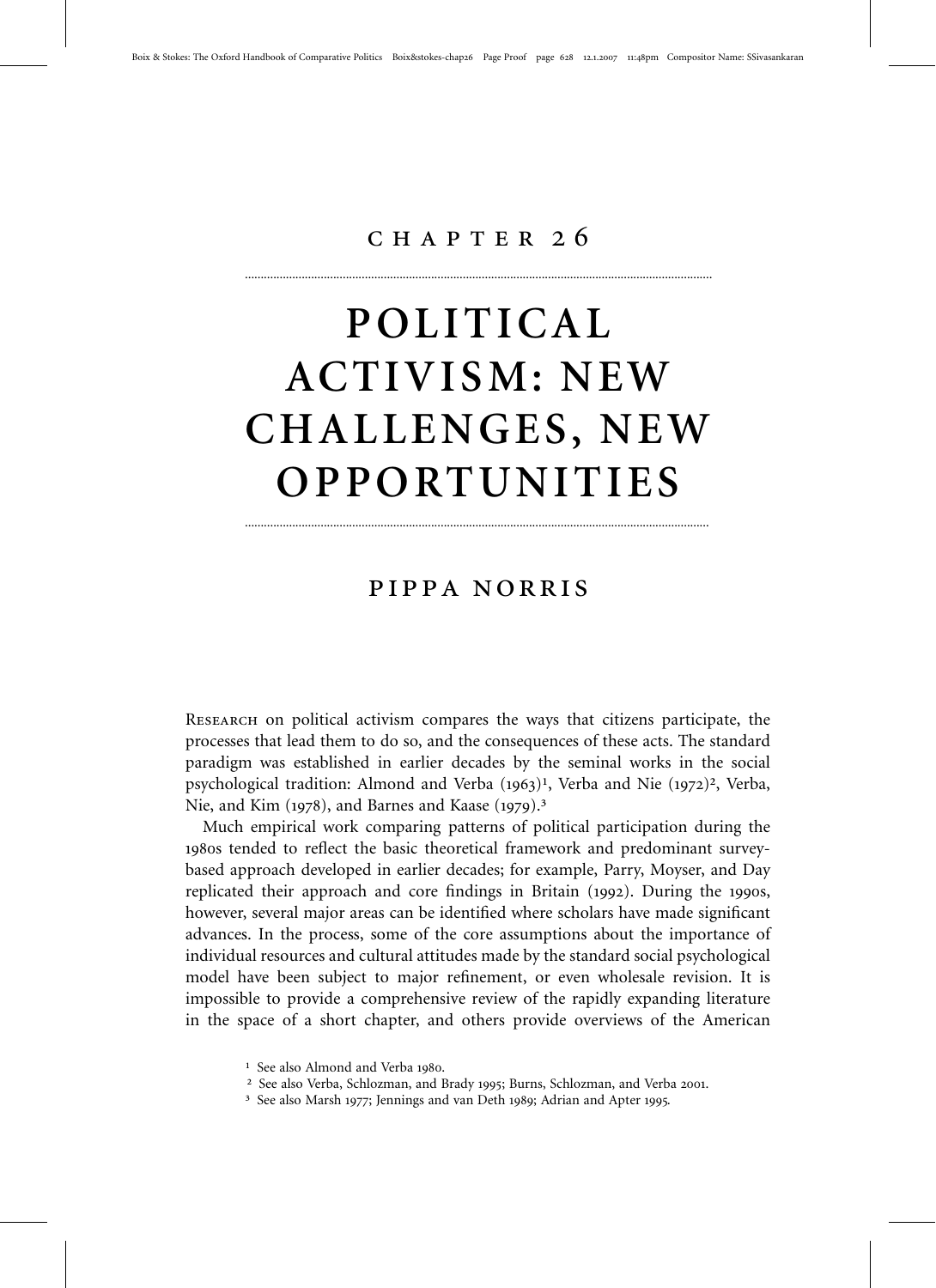literature, but here we can highlight selected developments in comparative politics and consider their implications.4 This overview highlights four key themes which have emerged during the last decade, including (i) growing recognition of the importance of the institutional context of formal rules for electoral turnout; (ii) the widespread erosion of party membership in established democracies and questions about its consequences; (iii) the substantial revival of interest in voluntary associations and social trust spurred by theories of social capital; and lastly (iv) the expansion of diverse forms of cause-oriented types of activism, including the spread of demonstrations and protests, consumer politics, professional interest groups, and more diffuse new social movements and transnational advocacy networks. After briefly illustrating some of the literature which has developed around these themes, the chapter concludes by considering the challenges for the future research agenda in comparative politics.

## 1. The Standard Social Psychological Model of Participation

.........................................................................................................................................................................................

The body of work which developed following the seminal work by Almond and Verba documented levels of participation within and across nations, and distinguished modes of political action. Empirical research draws upon multiple methods, including case studies, focus groups, experiments, and formal models, although during the last half-century the study of participation has been dominated by analysis of the sample survey. The literature established a series of well-known findings about the distribution and causes of mass activism. (i) In most democracies, voting turnout was the only mode of political participation involving a majority of citizens. (ii) Beyond this, the more demanding forms of conventional participation engaged only a small minority, including campaigning and party work, contacting representatives, and community organizing. (iii) Protest politics exemplified by demonstrations, petitions, and political strikes, regarded as a distinct form of activism, was similarly confined to a small elite. (iv) In explaining who became active, the "baseline model" developed by Verba and Nie suggested that structural resources played a significant role, notably the distribution of educational qualifications, income, and occupational status, along with the related factors of sex, age, and ethnicity. (v) Cultural attitudes, closely related to socioeconomic status and education, were also important for motivating engagement; people are more likely to participate if they feel informed, interested, and efficacious, if they care strongly about the outcome, and if they think that they can make a difference. (vi) To a lesser extent, activism was also acknowledged to be affected by institutional and social contexts, for example, Verba and Nie

<sup>4</sup> For a recent review of the extensive literature on the United States, see Schlozman 2002.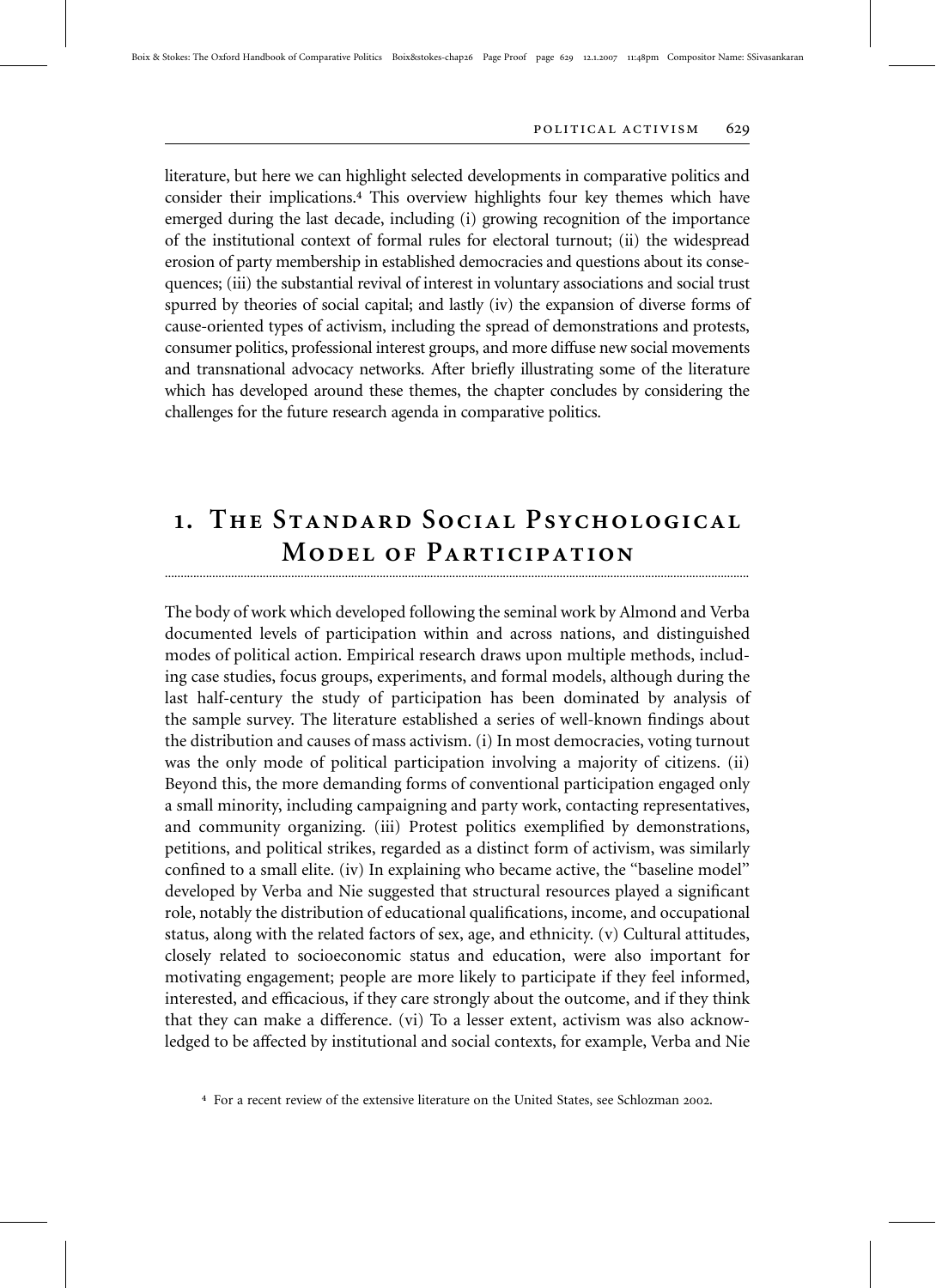noted that levels of voter turnout were influenced by registration procedures and by affiliation with mobilizing agencies, such as labor unions and parties. But the predominance of individual-level survey analysis, based on samples representative of the general adult population within each nation, meant that the analysis of contextual effects remained underdeveloped (Books and Prysby 1988; Huckfield and Sprague 1995). These core claims became the standard textbook view from the 1960s until at least the late 1980s, with the importance of structural resources and cultural attitudes replicated and confirmed in many survey-based studies of specific nations and types of participation.5

Of course even during this era there was far from complete agreement within the profession about these claims; for example many of the core assumptions in social psychology about habitual forms of participation were rejected by rational choice theorists, emphasizing the conscious calculation of "costs" and "benefits," represented best by Downs (1957) and by Olson (1965).

Normative theorists were also sharply divided about the importance of civic engagement for democracy, and whether the widespread lack of public involvement documented by surveys should be accepted as a practical benchmark or whether it should be berated for undermining participatory ideals.6 The school led by Joseph Schumpeter (1952) suggests that limited public involvement was sufficient to ensure stable and accountable government, so long as governments in representative democracies were legitimized by free and fair elections contested by rival parties and politicians at regular intervals. For proponents of this view, citizens play a critical role by having the right and opportunity to ''throw the rascals out'' at election, should they so desire, but not by becoming involved in day-to-day processes of public policy making. The most recent version of this thesis is developed by Hibbing and Theiss-Morse (2003) who argue that Americans do not want to be more involved in most political decisions; instead most share a widespread aversion to the messy business of political debate, compromise, and conflict resolution. The Schumpeterian perspective emphasizes that democracy is based on the values of competition and accountability as much as participation, and that the persistent social inequalities in citizen engagement generate serious flaws for direct decision making. The major policy challenge, from this perspective, is developing effective political institutions promoting party competition and leadership accountability, especially in transitional and consolidating democracies.

By contrast, those following in the footsteps of Rousseau, John Stuart Mill, and G. D. H. Cole, such as Barber (1984), advocate ''participatory'' or ''strong'' democracy. This view, which is particularly popular in the United States, regards more extensive public engagement as essential for democracy, including widespread involvement in deliberative debate, community groups, and decentralized decision making (Gutmann and Thomson 2004). Activism is thought to have multiple virtues, proponents argue, making better people, by strengthening citizen awareness, interest in public affairs, social tolerance, generalized reciprocity, and interpersonal trust, as well as fostering more responsive

6 For a summary discussion, see Held 1996.

<sup>5</sup> See, for example, Milbrath and Goel 1977; Bennett 1986; Conway 2000; Teixeira 1992.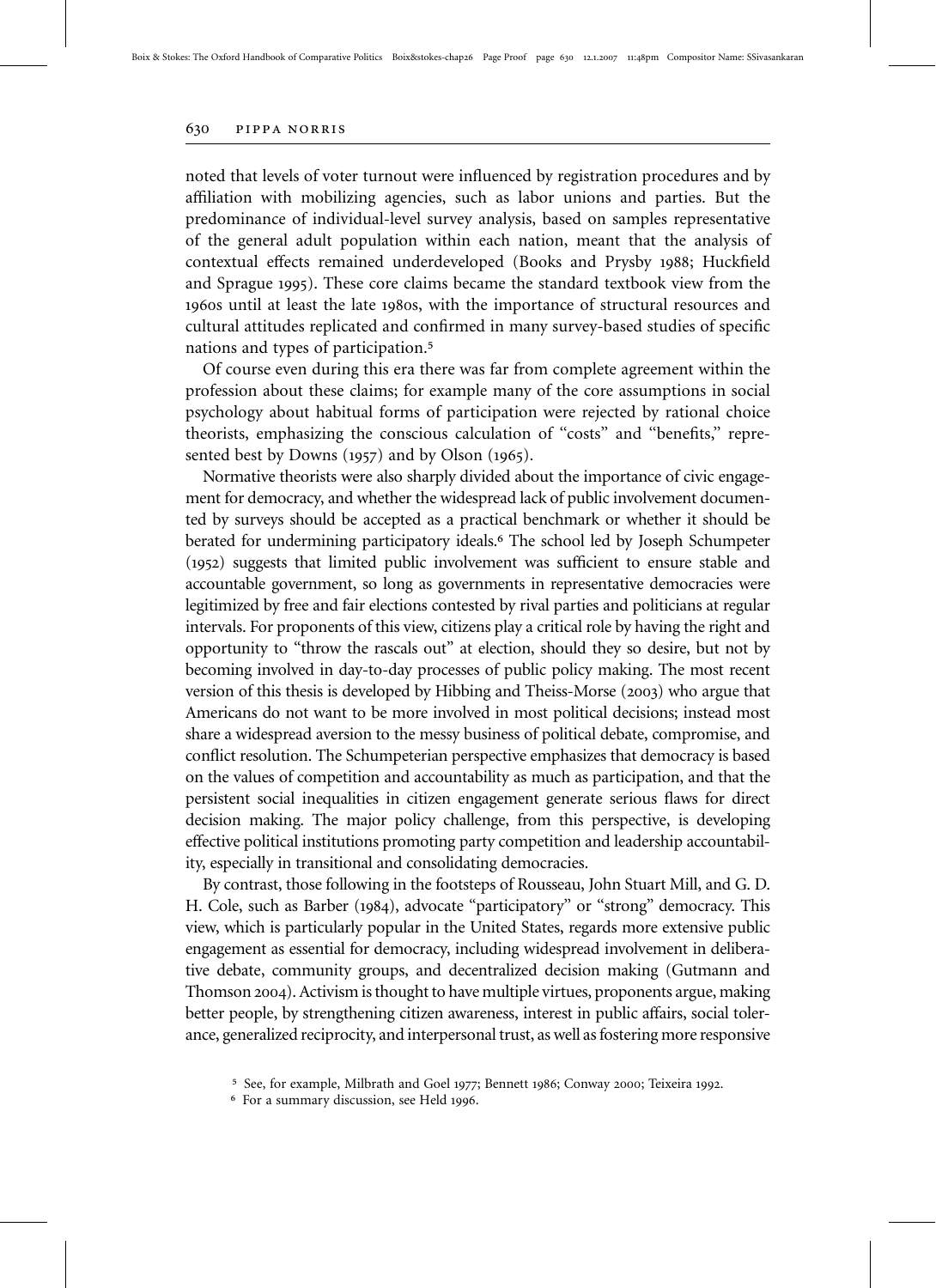and effective government, by generating better decisions and more legitimate outcomes. The major policy challenge, from this perspective, lies in developing new opportunities for public deliberation and community decision making, for example through strengthening local NGOs in civil society, through the use of referenda and initiatives, as well as via other forms of community decision making involving interactive government consultation processes, neighborhood councils, and local town hall meetings.

# 2. Electoral Turnout and the Importance of the Rules

.........................................................................................................................................................................................

The standard socioeconomic model of voting participation developed by Verba and Nie acknowledged the role of the broader institutional context set by electoral systems and administrative procedures, but this was never given center stage. By contrast, during recent decades a growing body of comparative literature seeking to explain variations in electoral turnout, and to improve participation, has given greater emphasis to the importance of the institutional rules and legal arrangements for registration and voting, which affect both the "costs" and "benefits" of electoral activism. Comparative research on turnout has been strengthened by release of the electronic database assembled by International IDEA monitoring voter participation worldwide in national parliamentary and presidential elections since 1945 (Lopez Pintor and Gratschew n.d.). Related research collected from national electoral commissions and other official bodies has also established far more accurate information about the administrative and legal procedures involved in elections in many countries around the world, including processes of voter registration, citizenship requirements to qualify for the franchise, the use of compulsory voting, and multi-day voting, as well as public funding for campaigns and parties (Massicotte, Blais, and Yoshinaka 2004). Considerable interest has also been shown in monitoring the impact of new information and communication technologies on electoral administration, balloting, and voting, for example the use of electronic voting in Switzerland, Estonia, Austria, and the UK (Kersting and Baldersheim 2004).

Much of the more recent work on voter turnout has been concerned with estimating institutional effects, drawing comparisons across places and time, for example the impact of compulsory voting in the countries where this has been employed, and the effect of reforms to voting facilities, such as the introduction of all-mail ballots. By now a large body of literature has accumulated which confirms the importance of institutional contexts on aggregate levels of registration and voting turnout. For example Powell compared turnout in twenty-nine democracies, including the effects of the socioeconomic environment, the constitutional setting, and the party system. The study established that compulsory voting laws, automatic registration procedures, and the strength of party–group alignments boosted turnout, while participation was depressed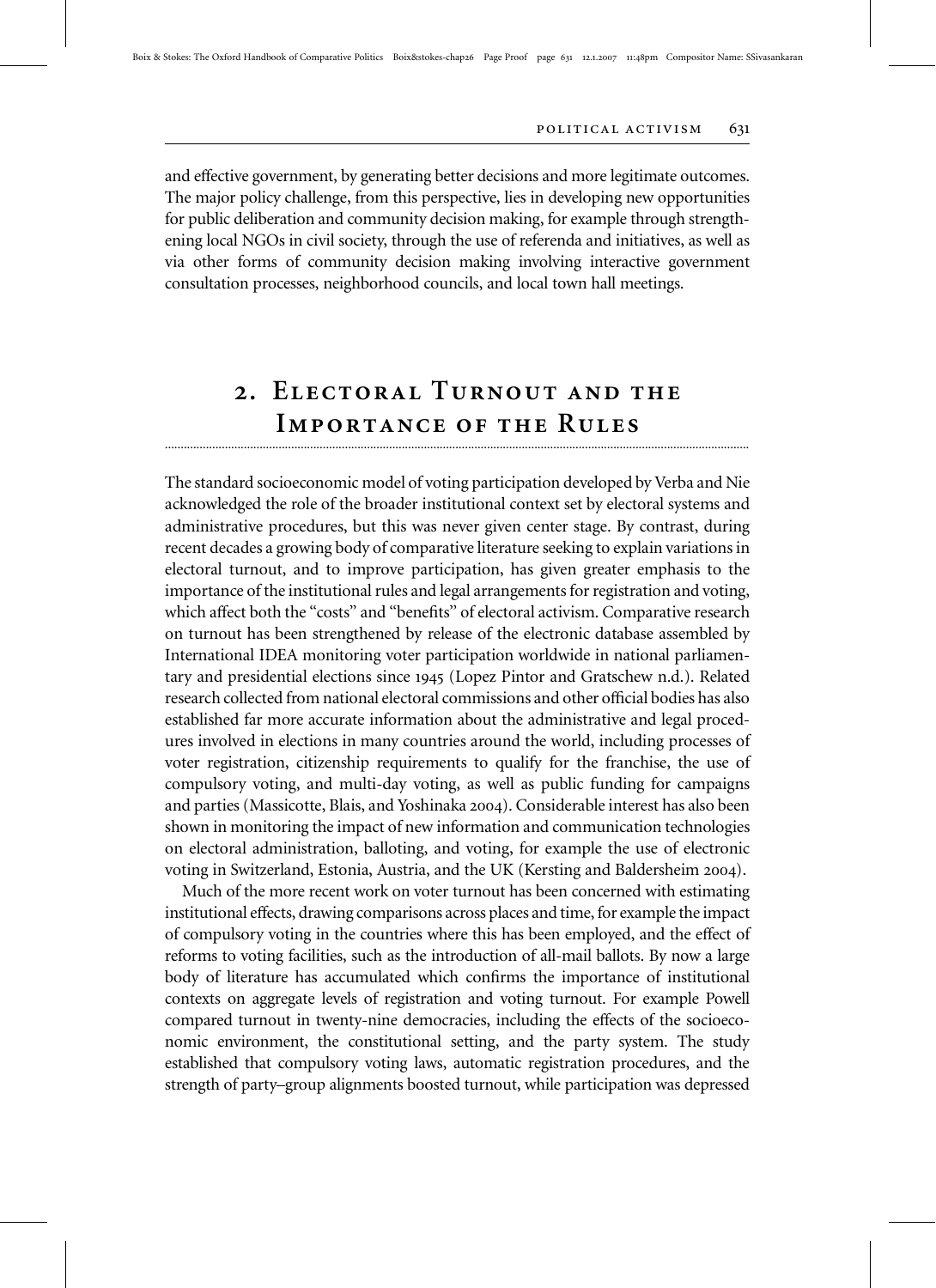in cases of one-party predominant systems allowing no rotation of the parties in government (Powell 1980, 1982, 1986). Jackman and Miller (1995) also examined electoral participation in twenty-two industrialized democracies during the 1980s, and confirmed that political institutions and electoral laws provided the most plausible explanation for cross-national variations in voter turnout, including levels of electoral proportionality, multipartyism, and compulsory voting.7 Building upon this foundation, Blais and Dobrynska conducted a broader comparison by analyzing the number of votes cast as a proportion of the registered electorate in parliamentary elections in ninety-one electoral democracies from 1972 to 1995. They reported that multiple structural factors influenced turnout, including the use of compulsory voting, the voting age, the electoral system, the closeness of the electoral outcome, and the number of parties, as well as levels of socioeconomic development and the size of the country (Blais and Dobrzynska 1998; Blais 2000). Similarly Franklin, van der Eijk, and Oppenhuis (1996) compared turnout for direct elections to the European parliament and found that variations in participation among the fifteen EU member states could be attributed in large part to systemic institutional differences, notably the use of compulsory voting, the proportionality of the electoral system, and the closeness of European to national elections. Using the International IDEA database, Rose (2004) established that variations in voter turnout in post-war European national elections could be explained by the length of time in which free elections have been held, proportional representation electoral systems, the use of compulsory voting, elections held on a rest day, and the mean size of electoral districts.8 The most recent study by Mark Franklin (2004) also emphasizes the importance of the institutional context for explaining variations in turnout among established democracies, in particular patterns of electoral competition, as well as the effects of lowering the age of the franchise.

In the United States, as well, the frequency of elections and complicated voter registration procedures have long been believed to depress American turnout, and recent research has used states as laboratories to focus attention on the impact of administrative reforms in electoral processes, including the introduction of motor vehicle license voter registration, the use of different registration closing dates, innovations in ballot design, the employment of election day or ''same-day'' registration, and the use of early in-person voting (Wolfinger and Rosenstone 1980; Martinez and Hill 1999; Knack 1995; Crigler, Just, and McCaffery 2004). More substantial reforms under debate in the United States include amendments to the Electoral College and to the single-member simple plurality electoral system (Hill 2002). One related controversy in this area concerns the appropriate denominator used for monitoring trends in American turnout. Many previous studies have conventionally relied upon the number of valid votes cast as a proportion of the voting age population; for example on this basis Patterson (2001) claims that, despite some fluctuations, there has been a substantial erosion of voting participation in national elections during the last three decades. Yet McDonald and Popkin (2001) suggest that any apparent erosion of voter turnout in

<sup>7</sup> See also Katz 1997. <sup>8</sup> See also Norris 2004.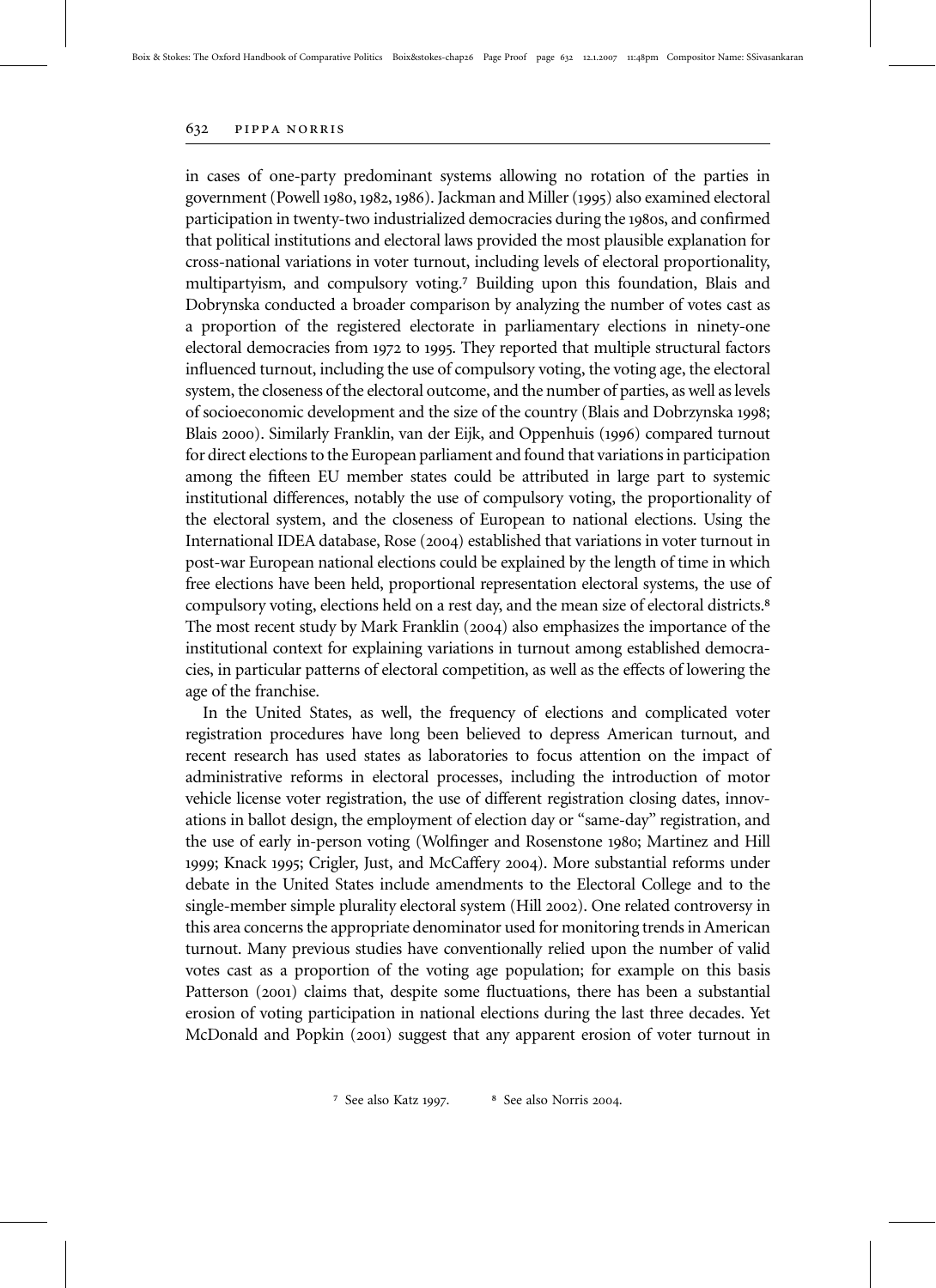American presidential and congressional elections in this period is due to the growth of the ineligible population, including non-citizens and felons who are legally unable to cast a ballot, not a growth in the proportion of non-voters.<sup>9</sup> This reinforces the importance of drawing future cross-national comparisons where turnout is estimated based on the number of valid votes cast as a proportion of the voting age population (Vote/VAP), rather than the eligible electorate (Vote/EE). This is critical for nations where large swaths of the resident adult population are excluded from voting, whether due to limited citizenship for immigrants, partial universal suffrage (for example, excluding women), or other restrictions on voting rights for major groups (Paxton et al. 2003). At minimum, studies measuring turnout as Vote/EE need to double-check their analysis against the Vote/VAP measures to see if their main findings remain robust. It is also worth noting that the selection of starting and ending points for any analysis of time series trends is also important. We should be highly suspicious of any comparisons of electoral turnout which start the series, arbitrarily, on a particularly high point (such as the 1960 US presidential election), or which fail to acknowledge and explain significant fluctuations in the trend line which can again be best accounted for by contextual factors such as the perceived closeness of the race (including American contests, such as the 1992 and 2004 presidential elections, where turnout rises).

The flowering of new scholarship on the institutional context, much derived from aggregate statistics on voting turnout, has established that individual-level survey analysis, focused exclusively on inequalities in socioeconomic status and the distribution of cultural attitudes, is inadequate by itself. The rules of the game adopted by different countries, states, or regions can shape whether voting participation is relatively widespread across the electorate or whether it is strongly skewed towards affluent and well-educated sectors. Similarly cultural attitudes could plausibly vary systematically in different contexts, for example a sense of external efficacy could be related to actual experience of the responsiveness and performance of the political system in meeting citizens' policy concerns. The main challenge which remains, and it is a difficult challenge, is to link these approaches, so that individual-level behavior is understood within its broader institutional context. Commonly the impact of the formal rules is assumed to be relatively straightforward by generating mechanical effects, for example that compulsory voting will automatically boost turnout. Yet there remain important variations even within countries using similar electoral rules, for example among nations with proportional or majoritarian electoral systems, or among those employing compulsory voting. Some of this can be attributed to specific institutional details, for example the mean size of the district magnitude used in PR systems or the penalties attached to non-compliance. But the challenge is also to link the institutional context with individual behavior, so that we can understand what Duverger termed the "psychological" effects generated by formal rules.<sup>10</sup>

Further research into institutional effects on voting participation and civic engagement is also needed because this is one of the main policy challenges facing

<sup>9</sup> See also Miles 2004.

<sup>&</sup>lt;sup>10</sup> The original distinction between the "mechanical" and "psychological" effects of electoral systems was made by Duverger 1954.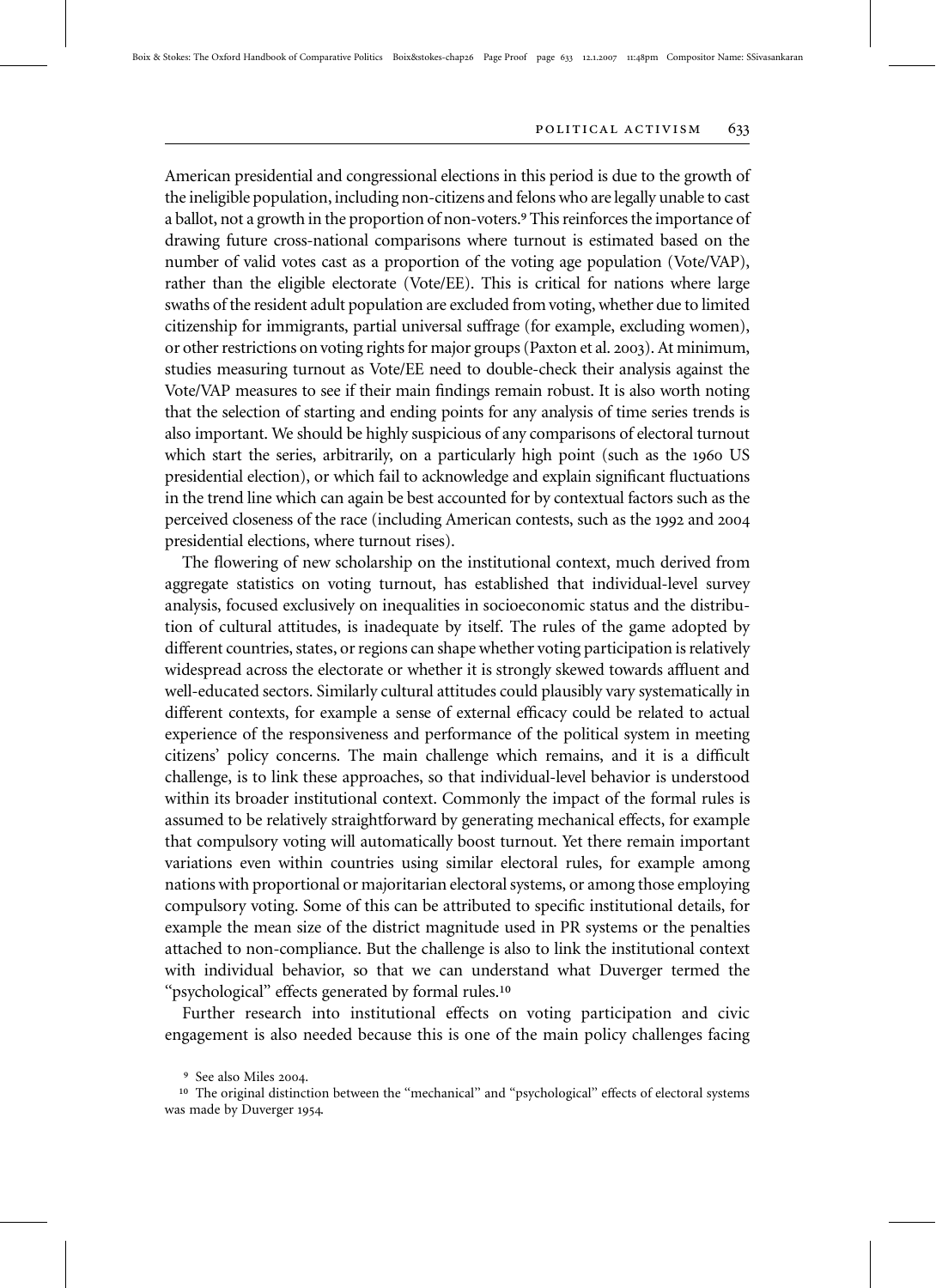political science. The international community has become deeply engaged in attempts to generate free and fair elections in dozens of nations around the globe, exemplified by the transitions following the collapse of the authoritarian regime in Bosnia and Herzegovina, decolonization in East Timor, and the end of civil war in Cambodia, as well as developments in Afghanistan and Iraq (Carothers 1999). In established democracies, as well, beyond the basic electoral formula, debates have also been common about the best way to overhaul electoral procedures. This includes reforms to the legal statutes and party rules governing party eligibility and candidate nomination, the administrative process of electoral registration and voting facilities, the regulation of campaign finance and political broadcasting, and the process of election management. Established democracies have introduced a range of reforms, whether switching between d'Hondt and LR-Hare formula, adjusting the effective voting threshold for minor parties to qualify for parliamentary representation, expanding the conditions of electoral suffrage, or altering the size of their legislative assemblies (see Lijphart 1994; International IDEA 2005). In all these cases, it is assumed that electoral reform has the capacity to overcome certain problems, including issues of civic disengagement. Institutional effects are therefore worth investigating because they are theoretically important in the literature, but also because they are policy relevant for real-world problems.

# 3. Political Parties as Shrinking Membership Organization

.........................................................................................................................................................................................

Established democracies simultaneously face serious challenges where many observers believe that people have grown increasingly disenchanted with political parties, indicated by rising anti-party sentiment and falling party membership. The conventional narrative of party change suggests a period of steady decline since the ''golden age'' of the mass party flowered in the late 1950s, a matter of considerable concern, especially in Western Europe where parties continue to be the most important intermediary institution linking citizens and the state. Work assembled by an international team led by Katz and Mair has focused new light on the internal organization of parties (Katz and Mair 1992, 1995), while Dalton and Wattenberg (2000) have recently collected the most systematic evidence about partisan trends in post-industrial societies. Following the convention established by V. O. Key (1964), the literature on parties can be divided into three hierarchical components: parties-in-elected-office, parties-as-organizations, and parties-in-the-electorate. Evidence strongly suggests that parties continue as vital sinews connecting the organs of government, and they have lost none of their function in binding together the executive and legislature for the policy-making process.11 Yet

<sup>11</sup> See the conclusions to Dalton and Wattenberg 2001. See also Mair 1997.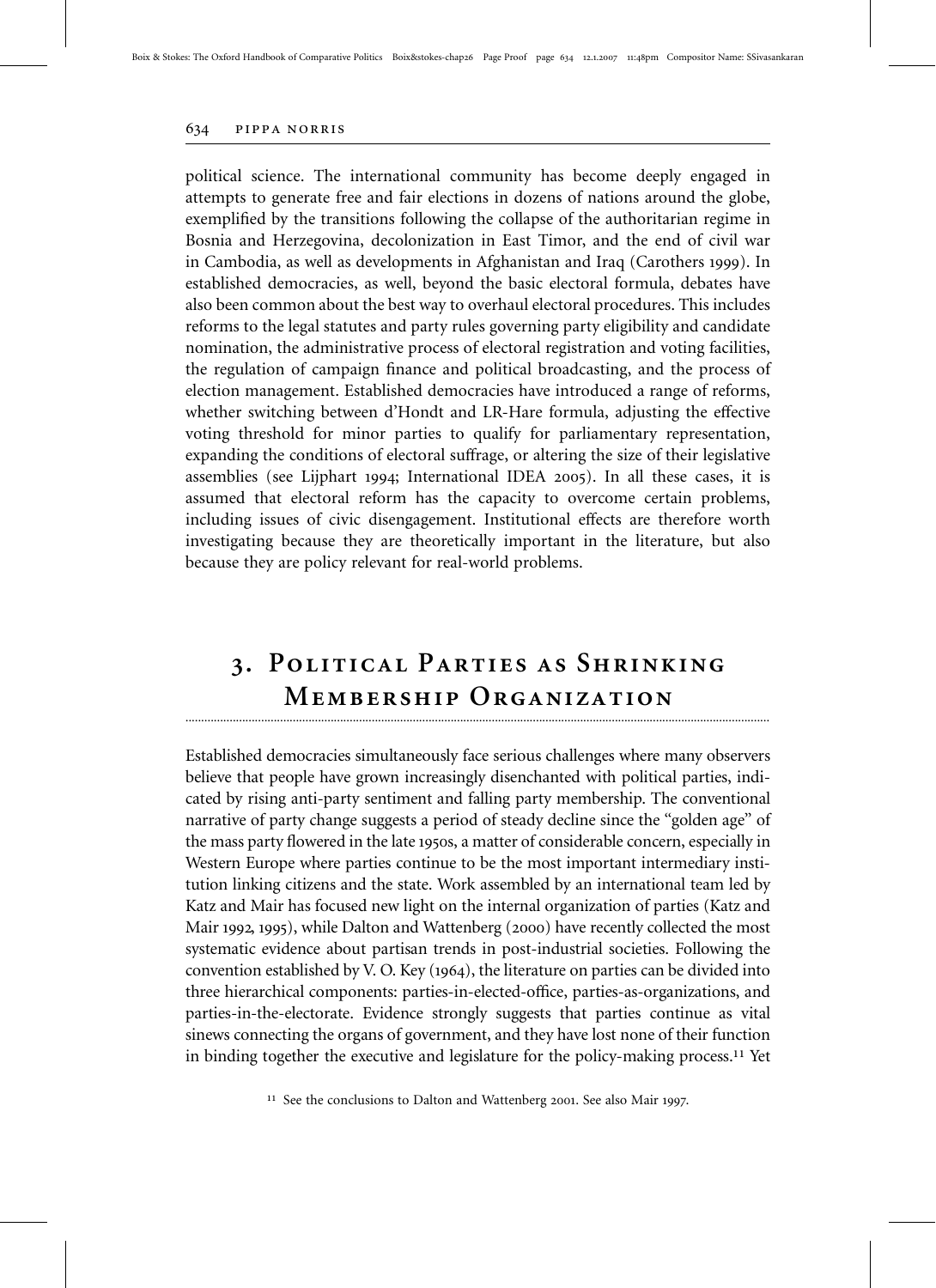many studies suggest that accumulating indications of partisan decay are becoming clear at the organizational and electoral levels (Lawson and Merkl 1988). Throughout established democracies, there is now substantial evidence from national election surveys that a glacial erosion has occurred in the strength of partisan identification in the electorate, shrinking the proportion of habitual loyalists who support their party come rain or shine.12 Moreover, studies by Mair and van Biezen, and by Scarrow, document evidence from official records that many parties in established democracies have experienced contracting membership rolls since the 1950s, although there remain substantial variations in the levels of party membership, even within relatively similar West European democracies.<sup>13</sup>

Given this trend, the typical mass-branch party organization in established democracies appears to be contracting at middle level, potentially thereby limiting opportunities for political participation, weakening civil society, and lessening the accountability of party leaders to followers. Most studies assume that the shrinkage in party memberships and the erosion of party loyalties indicate problems for the health of democracy, for example that this suggests widespread public rejection of parties caused by disaffection with their performance. Yet the consequences of these developments remain unclear. As Scarrow suggests, the aggregate figures remain silent about their meaning. Parties may have been losing support and membership fees from more passive members at the periphery, but they may retain the active support of the core activists who run local branches, raise funds, deliver leaflets, select candidates and leaders, attend conventions, debate policies, and otherwise man the volunteer grassroots base in mass-branch parties.14 Moreover the mass party is not an essential feature of all representative democracies; many countries such as France have always been characterized by elite-led party organizations run by elected officials in the legislature and in government, with minimal membership. To explore the reasons for the membership decline, surveys of members have been conducted in the major British parties, and similar initiatives have now been launched elsewhere (Seyd and Whiteley 2004). The British studies have concluded that the pressure on people's time has made party activism less desirable while, on the demand side, the major parties have less need for volunteers as fund-raisers and campaigners, reducing the incentives they offer to join (Whiteley and Seyd 2002). Public subsidies and mediated channels of campaign communication have supplemented many of the essential functions of party volunteers. In the absence of integrated cross-national surveys of party members it remains to be seen whether similar patterns are evident elsewhere. The consequence of the shrinkage in party membership for representative democracy therefore remains under debate, if parties can continue to fulfill their primary functions by competing in regular elections by offering voters a bundled choice of policies and a team of politicians, even without an intermediate layer of volunteers and activists, as a professionally managed campaign and advocacy organization.

<sup>12</sup> The most comprehensive reviews of the European evidence are available in Schmitt and Holmberg 1995; Dalton and Wattenberg 2001.

<sup>13</sup> See in particular Mair and van Biezen 2001; Scarrow 2001.

<sup>&</sup>lt;sup>14</sup> For evidence of this trend in Denmark, see also Andersen and Hoff 2001.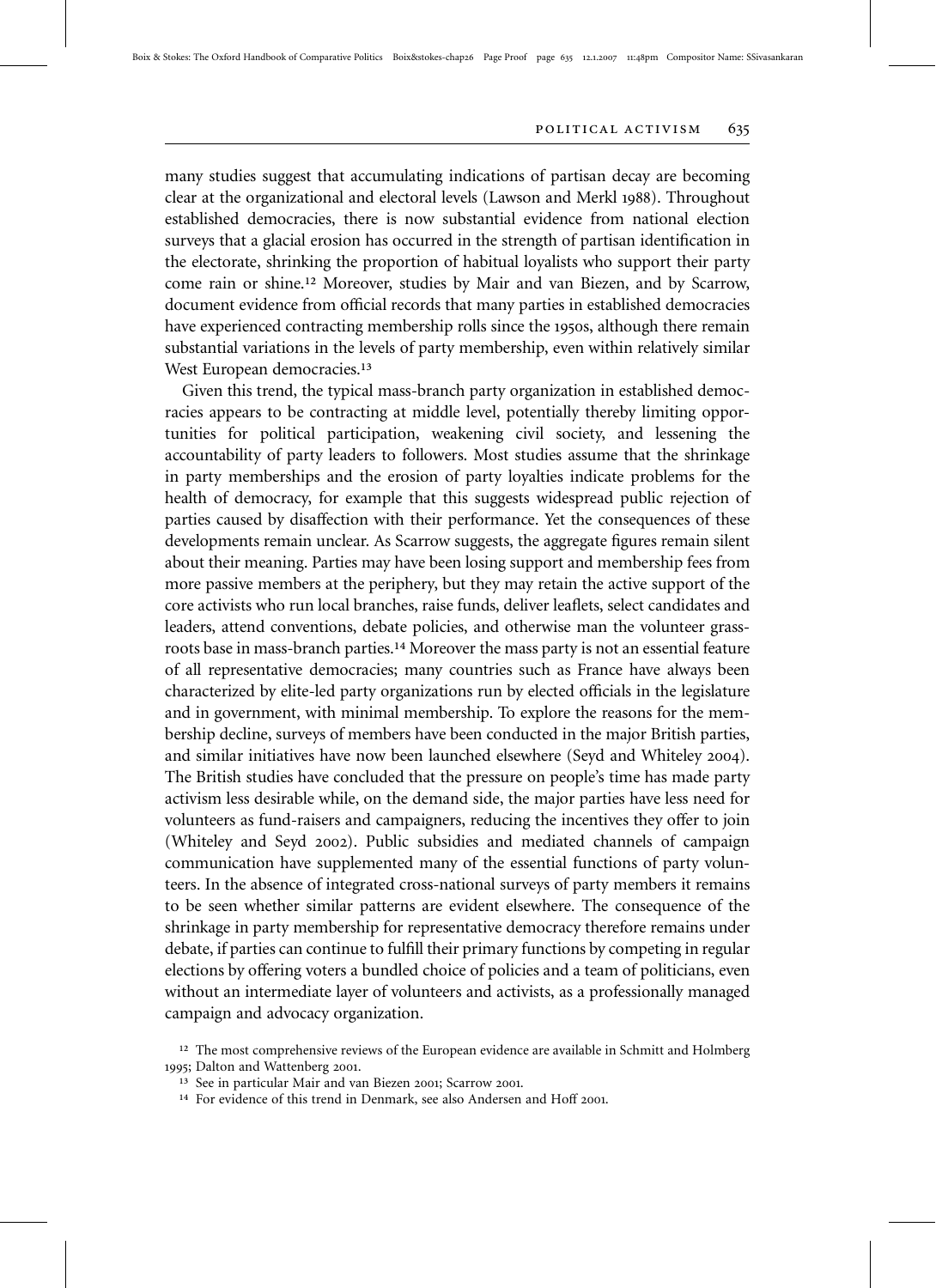### 4. Social Capital, Voluntary Associations, and Social Trust .........................................................................................................................................................................................

The decline of party organizations can be understood as part of a broader development affecting many of the traditional agencies used for political action. As well as parties, traditional agencies, which conventionally provided the most important social institutions for civic mobilization during the post-war era in Western Europe, included churches affiliated to Christian Democratic parties, trade unions and cooperative associations which mobilized the working class on the left, in addition to diverse interest groups and voluntary associations in civic society, exemplified by community social clubs, professional and business organizations, agricultural cooperatives, and philanthropic groups.15 Interest in the role of voluntary organizations has been renewed by the burgeoning literature on social capital, a contemporary growth industry in political science.

Theories of social capital originated in the ideas by Pierre Bourdieu (1970) and James Coleman (1988, 1990), emphasizing the importance of social ties and shared norms to societal well-being and economic efficiency.<sup>16</sup> The most influential account in political science, developed by Robert Putnam, expanded this notion in Making Democracies Work (1993) and in Bowling Alone (2000) by linking ideas of social capital to the importance of civic associations and voluntary organizations for political participation and effective governance.<sup>17</sup> For Putnam, social capital is defined as "*connections among* individuals—social networks and the norms of reciprocity and trustworthiness that arise from them" (2000, 19). Most importantly, this is therefore understood as both a *structural* phenomenon (social networks) and a cultural phenomenon (social norms). This dual nature often creates problems associated with attempts to measure social capital that commonly focus on one or the other dimension, but not both. Putnam claims that horizontal networks embodied in civic society, and the norms and values related to these ties, have important consequences, both for the people in them and for society at large, producing both private goods and public goods. Moreover Putnam goes further than other contemporary theorists in arguing that social capital has significant political consequences. The theory can be understood as a two-step model of how civic society directly promotes social capital, and how, in turn, social capital (the social networks and cultural norms that arise from civic society) is believed to facilitate political participation and good governance. In particular, based on his analysis of Italian regional government, he claims that abundant and dense skeins of associational connections and rich civic societies encourage effective governance. Lastly, in *Bowling Alone* Putnam presents the most extensive battery of evidence that civic society in general, and social capital in

<sup>15</sup> For a discussion of the conceptual distinctions and theoretical frameworks in the literature, see Berry 1984. For comparative trends in membership in unions, churches, and parties see Norris 2002.

<sup>16</sup> For a discussion of the history of the concept, see also the introduction in Baron, Field, and Schuller 2000.

<sup>&</sup>lt;sup>17</sup> The seminal works are Putnam 1993, 1996, 2000; Putnam and Feldstein 2003.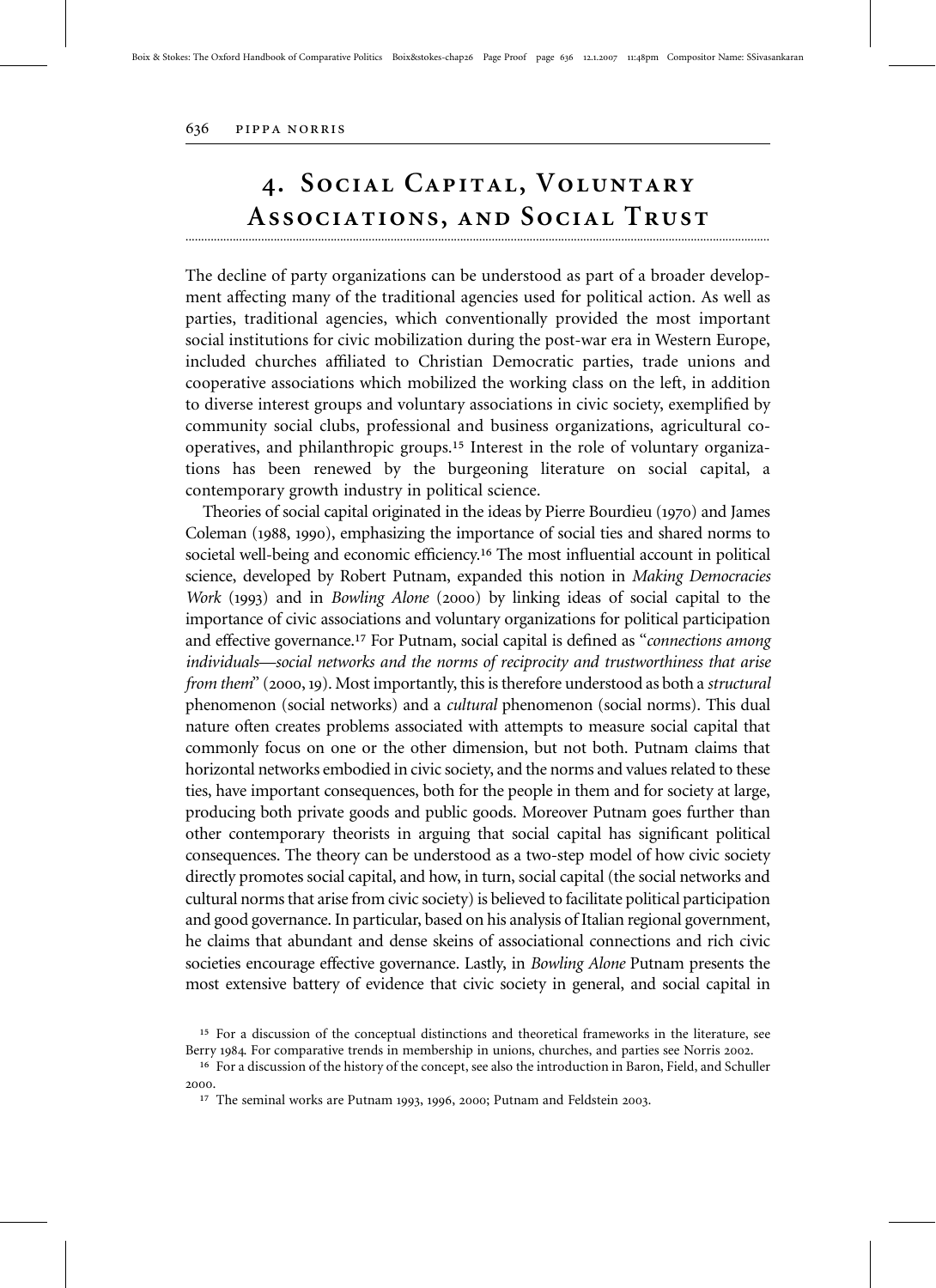particular, has suffered substantial erosion in the post-war years in America. Putnam considers multiple causes that may have contributed towards this development, such as the pressures of time and money. But it is changes in technology and the media, particularly the rise of television entertainment as America's main source of leisure activity, that Putnam fingers as the major culprit responsible for the erosion of social connectedness and civic disengagement in the United States, with the most profound effects upon the post-war generation (Putnam 2000, 246; 1995; Norris 1996).

Putnam's work has most clearly documented the decay of traditional civic organizations and social trust in America, although dispute continues to surround the interpretation of these trends.18 But, as Putnam acknowledges, it remains unclear whether parallel developments are evident in an erosion of traditional associational membership and social trust in similar post-industrial societies, such as Germany, Sweden, and Britain.19 Studies in Western Europe, in post-communist societies, and in Latin America have also explored complex patterns of social trust and associational activism, along with the factors associated with strengthening social capital and civil society (Kornai, Rothstein, and Rose-Ackerman 2004; Svendsen and Svendsen 2004; Hooghe and Stolle 2003).

The cross-national evidence which is emerging remains difficult to interpret for a number of reasons. One of the limitations of comparative research on voluntary organizations is the common bias towards monitoring activism and membership in traditional voluntary associations, while failing to take account of engagement in more diffuse new social movements. Traditional voluntary associations with large memberships were usually characterized by regularized, institutionalized, structured, and measurable activities: people signed up and paid up to become card-carrying members of the Norwegian trade unions, the German Social Democratic Party, and the British Women's Institute. Traditional agencies, as well as mass-branch political parties, were characterized by Weberian bureaucratic organizations, with formal rules and regulations, fulltime paid officials, hierarchical mass-branch structures, and clear boundaries demarcating who did, and did not, belong (Clarke and Rempel 1997). Active members served many functions as the voluntary life-blood of associations, such as serving on a local governing board or contributing financially to community associations, holding fundraisers, publishing newsletters, manning publicity stalls, chairing meetings, and attending socials for groups such as the Red Cross, the Parent-Teacher Association, and the Rotary Club. Some of these large-scale umbrella organizations articulated and aggregated diverse interests on behalf of their members, particularly mainstream political parties, while other public interest groups focused their energies upon narrower policy concerns and niche sectors. The immense flowering of literature on social capital has renewed attention in these organizations, for example by monitoring trends over time in the official membership rolls, as well as through cross-national surveys, notably successive waves of the World Values Survey and the 2002 European Social Survey.

By contrast, modern agencies which have evolved since the early 1960s are typified by the women's movement, the anti-globalization movement, anti-war coalitions, and the

<sup>18</sup> For critiques, see Edwards and Foley 1998; Ladd 1996; Skopol 1996; Schudson 1996; Rotolo 1999.

<sup>19</sup> Pharr and Putnam 2000; Putnam 2002. For other comparative work, see van Deth 1997; van Deth and Kreuter 1998; van Deth 1999, 2000.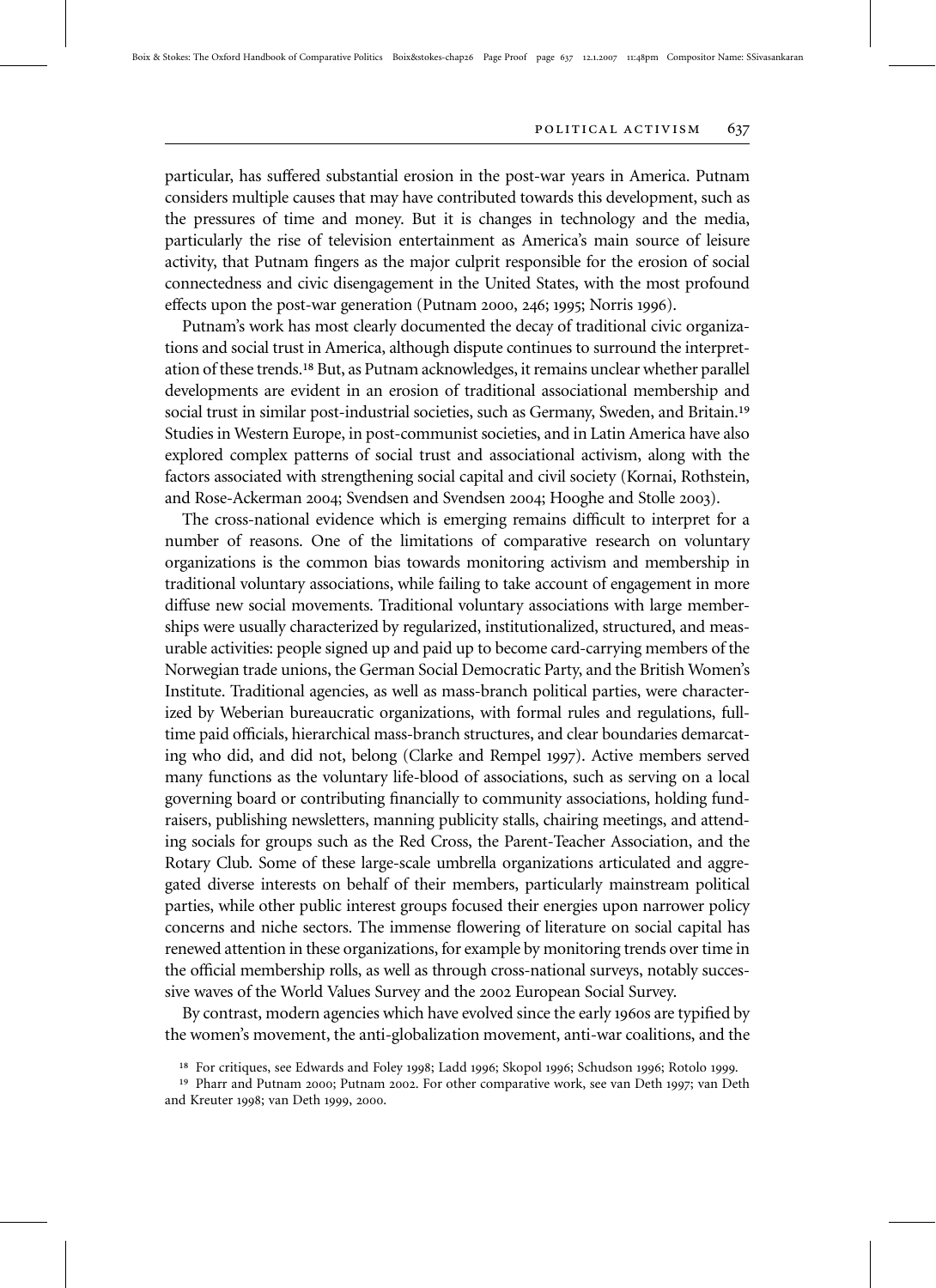environmental movement, as well as by diverse non-governmental organizations and multinational policy advocacy networks. These are usually characterized by more fluid boundaries, looser networked coalitions, and decentralized organizational structures. The primary goals of new social movements often focus upon achieving social change through direct action strategies and community building, as well as by altering lifestyles and social identities, as much as through shaping formal policy-making processes and laws in government (Tarrow 1994; Tilly 1978; McAdam, McCarthy, and Zald 1996; Dalton and Kuechler 1990). Observers suggest that the capacity for modern agencies to cross national borders signals the emergence of a global civic society mobilizing around issues such as globalization, human rights, debt relief, and world trade (Rosenau 1990; Lipschutz 1996; Keck and Sikkink 1998; Smith, Chatfield, and Pagnucco 1997; Kriesi, Porta, and Riucht 1998). These agencies are characterized by decentralized networked communications among loose coalitions, relatively flat "horizontal" rather than ''vertical'' organizational structures, and more informal modes of belonging, including shared concern about diverse issues and identity politics (Zald and McCarthy 1987; Oberschall 1993; Meyer and Tarrow 1998; Larana, Johnston, and Gudfield 1994; McAdam, McCarthy, and Zald 1996). People can see themselves as belonging simply by ''turning up'' or sharing political sympathies with an easy-entrance, easy-exit permeability of organizational boundaries, rather than ''formally'' joining through paying dues.

If new social movements have now become an important alternative avenue for informal political mobilization, protest, and expression among the younger generation, as many suggest, then this development has important implications for how we interpret and measure trends in associational life. In particular, if studies are limited to comparing membership in the traditional agencies of political participation—typified by patterns of party membership, union density, and church-going then they will present only a partial perspective which underestimates engagement through modern agencies characterized by fuzzier boundaries and more informal forms of belonging.

### 5. The Rise of Cause-Oriented Activism .........................................................................................................................................................................................

The rise of alternative organizational forms of activism is related to the growth of cause-oriented politics and the way that this has now become mainstream. Much of the traditional literature on political participation focused extensively upon forms of civic engagement which emphasize the role of citizens within representative democracy in each nation-state, including the channels influencing elections, governments, and parties. Verba and his colleagues established this framework when they drew attention to the multiple "modes" of political participation which were thought to differ systematically in their costs and benefits (Verba, Nie, and Kim 1971; Verba and Nie 1972; Verba, Nie, and Kim 1978; Verba, Schlozman, and Brady 1995). Voting, for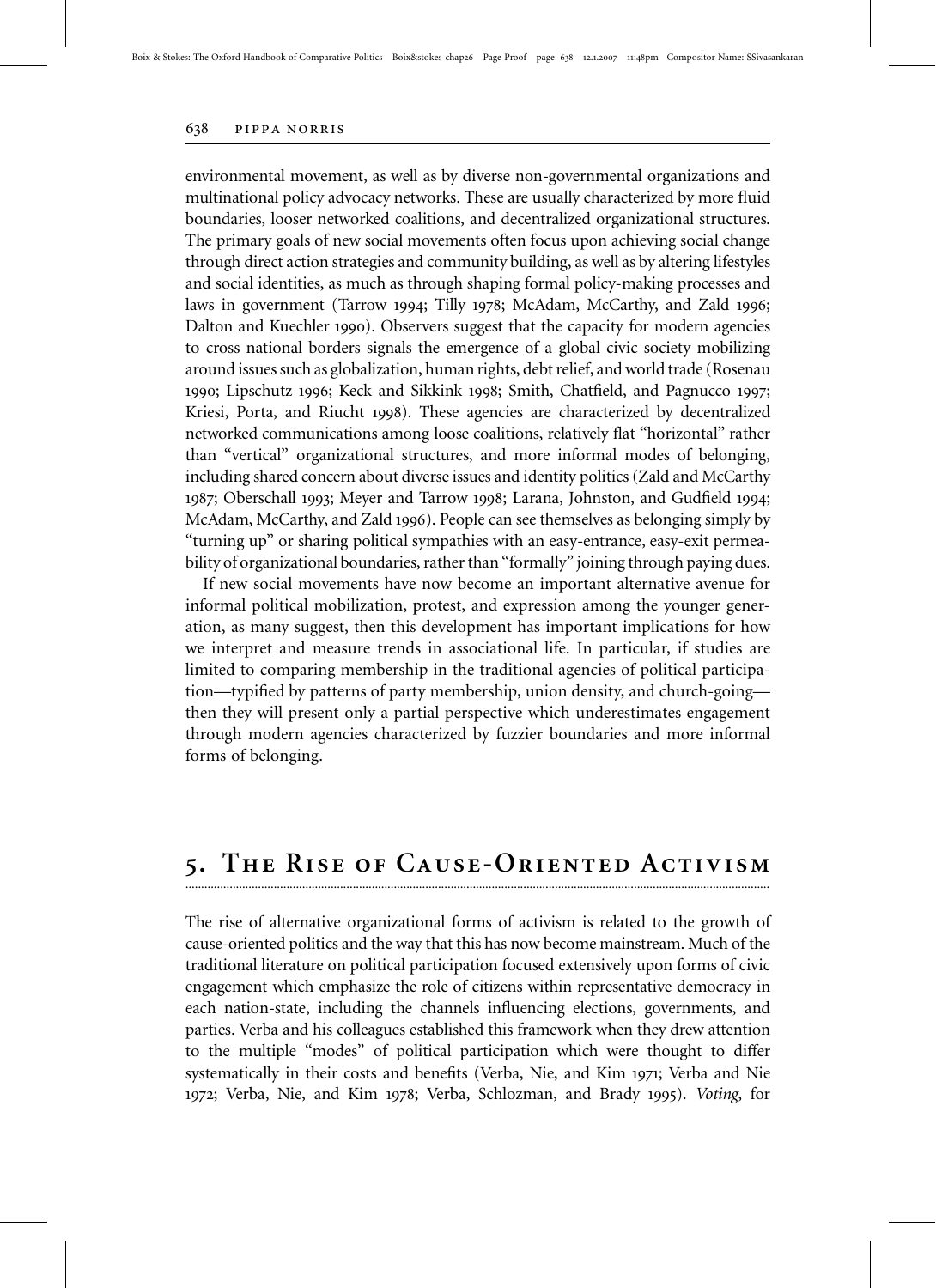example, can be described as one of the most ubiquitous political activities through regular elections, yet one that exerts diffuse pressure over elected representatives and parties, with a broad outcome affecting all citizens. Campaign work for parties or candidates such as leafleting, attending local party meetings, and get-out-to-vote drives, also typically generates collective benefits, but requires greater initiative, time, and effort than casting a ballot. By contrast, particularized *contacting*, such as when a constituent gets in touch with an elected representative or government official about a specific problem, requires higher levels of information and initiative, generating particular benefits for the individual but with little need for cooperation with other citizens. Community organizing involved local initiatives and philanthropic associations. What these traditional repertoires share is that they are focused primarily upon how citizens can influence representative democracy, either directly (through voting) or indirectly (through parties and elected officials). Verba, Nie, and Kim recognized this assumption when they defined political participation as "those legal activities by private citizens that are more or less directly aimed at influencing the selection of governmental personnel and/or the actions they take'' (1978, 46). Citizen-oriented activities, exemplified by voting participation and party membership, obviously remain important for democracy, but today this represents an excessively narrow conceptualization of activism that excludes some of the most common targets of civic engagement which have become conventional and mainstream.

The early literature also drew a clear distinction between ''conventional'' and ''protest'' politics, and this terminology often continues to be used today in research. The classic study of political action in the early 1970s by Barnes and Kasse (1979) conceptualized "protest" as the willingness of citizens to engage in dissent, including unofficial strikes, boycotts, petitions, the occupation of buildings, mass demonstrations, and even acts of political violence.20 Yet this way of thinking about activism seems dated today, since it no longer captures the essential features of the modern repertoires where many of these modes have become mainstream. In particular, during the height of the 1960s counterculture, demonstrations were often regarded as radical acts confined to a mélange of a small minority of students in alliance with workers, with peaceful mobilization over civil rights, anti-nuclear, or anti-war protests shading into civil disobedience, street theater, "sit-ins," and even violent acts. Yet today demonstrations have become mainstream and widespread; for example the 1999–2001 World Values Survey indicates that about 40 percent of the public have participated in a demonstration in countries such as Sweden, Belgium, and the Netherlands (van Aelst and Walgrave 2001; Norris, Walgrave, and van Aelst 2004). The proportion of those who have engaged in demonstrations has more than doubled since the mid-1970s. Similar observations can be made about the widespread practice of consumer politics, while petitioning has also become far more common (Norris 2003).

As a result of these changing repertoires, it seems clearer today to distinguish between citizen-oriented actions, relating mainly to elections and parties, and cause-oriented repertoires, which focus attention upon specific issues and policy concerns, exemplified

20 See also Marsh 1977; Adrian and Apter 1995.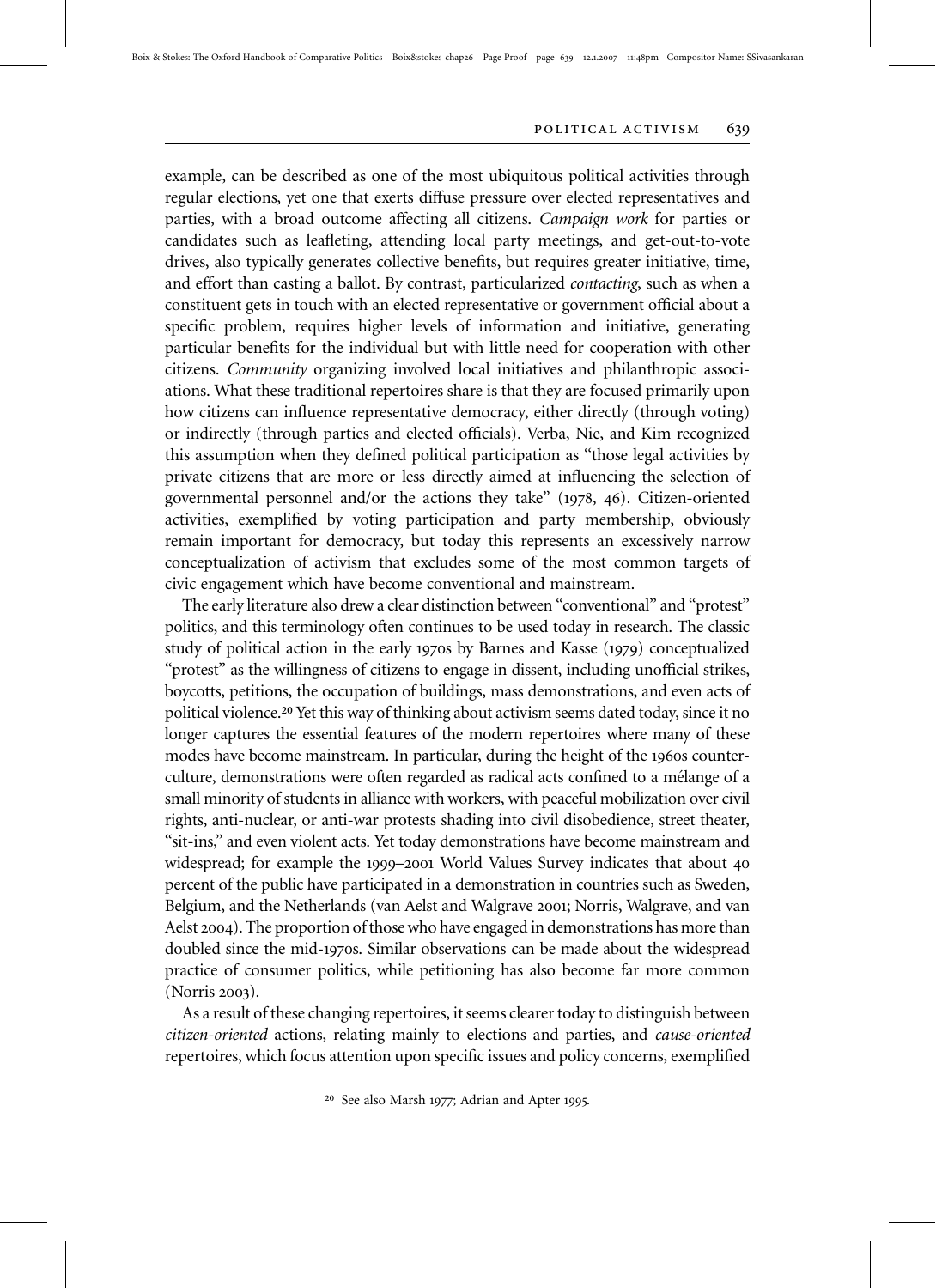by consumer politics (buying or boycotting certain products for political or ethical reasons), petitioning, demonstrations, and protests.21 The distinction is not watertight; for example political parties organize mass demonstrations, and elected representatives are lobbied by constituents about specific policy issues and community concerns, as much as for individual constituency service. New social movements often adopt mixed action strategies which combine traditional repertoires, including lobbying elected representatives and contacting the news media, with a variety of alternative forms of political expression, including online networking, street protests, and consumer boycotts. Compared with citizen-oriented actions, the distinctive aspect of cause-oriented repertoires is that these are most commonly used to pursue specific issues and policy concerns among diverse targets, both within and also well beyond the electoral arena.

Of course historically many techniques used by cause-oriented activists are not particularly novel; indeed petitions to parliament are one of the earliest forms of representative democracy, and, as previous chapters in this Handbook discuss, periodic waves of contentious politics, radical protest, and vigorous political dissent can be identified throughout Western democracies (Tilly et al. 1975). The mid-1950s saw passive resistance techniques used by the civil rights movement in the USA and the Campaign for Nuclear Disarmament in Western Europe. Building upon this, the 1960s experienced the resurgence of direct action with the anti-Vietnam demonstrations, the student protest movements, and social upheaval that swept the streets of Paris, Tokyo, and London. New social movements expanded, particularly those concerned about women's equality, nuclear power, anti-war, and the environment. The early 1970s saw the use of economic boycotts directed against apartheid in South Africa, and the adoption of more aggressive industrial action by trade unions, including strikes, occupations, and blockades, occasionally accompanied by arson, damage, and violence, directed against Western governments (Epstein 1991). Today, collective action through demonstrations has become a generally accepted way to express political grievances, voice opposition, and challenge authorities (van Aelst and Walgrave 2001; Norris, Walgrave, and van Aelst 2005).

An important characteristic of cause-oriented repertoires is that these have broadened towards engaging in "consumer" and "lifestyle" politics, where the precise dividing line between the ''social'' and ''political'' breaks down even further. These activities are exemplified by volunteer work at recycling cooperatives, helping at battered women's shelters, or fund-raising for a local school, as well as protesting at sites for timber logging, boycotting goods made by companies using sweatshop labor, and purchasing cosmetic products which avoid the use of animal testing. It could be argued that these types of activities, while having important social and economic consequences, fall outside of the sphere of the strictly "political" per se. Yet the precise dividing line between the "public" and the ''private'' spheres remains controversial, as the feminist literature has long emphasized (see Pateman 1988; Phillips 1991). Cause-oriented repertoires aim to reform

<sup>21</sup> Pattie, Whiteley, and Seyd have drawn a similar distinction but they conceptualize the dividing line to lie between ''collective'' and ''individualized'' forms of activism. This seems less satisfactory as a conceptual framework, however; protests and demonstrations remain collective acts, as are new social movements, even if they bring together participants on a more ad hoc and transient basis than regular membership within parties or community associations. See Pattie, Seyd, and Whiteley 2004.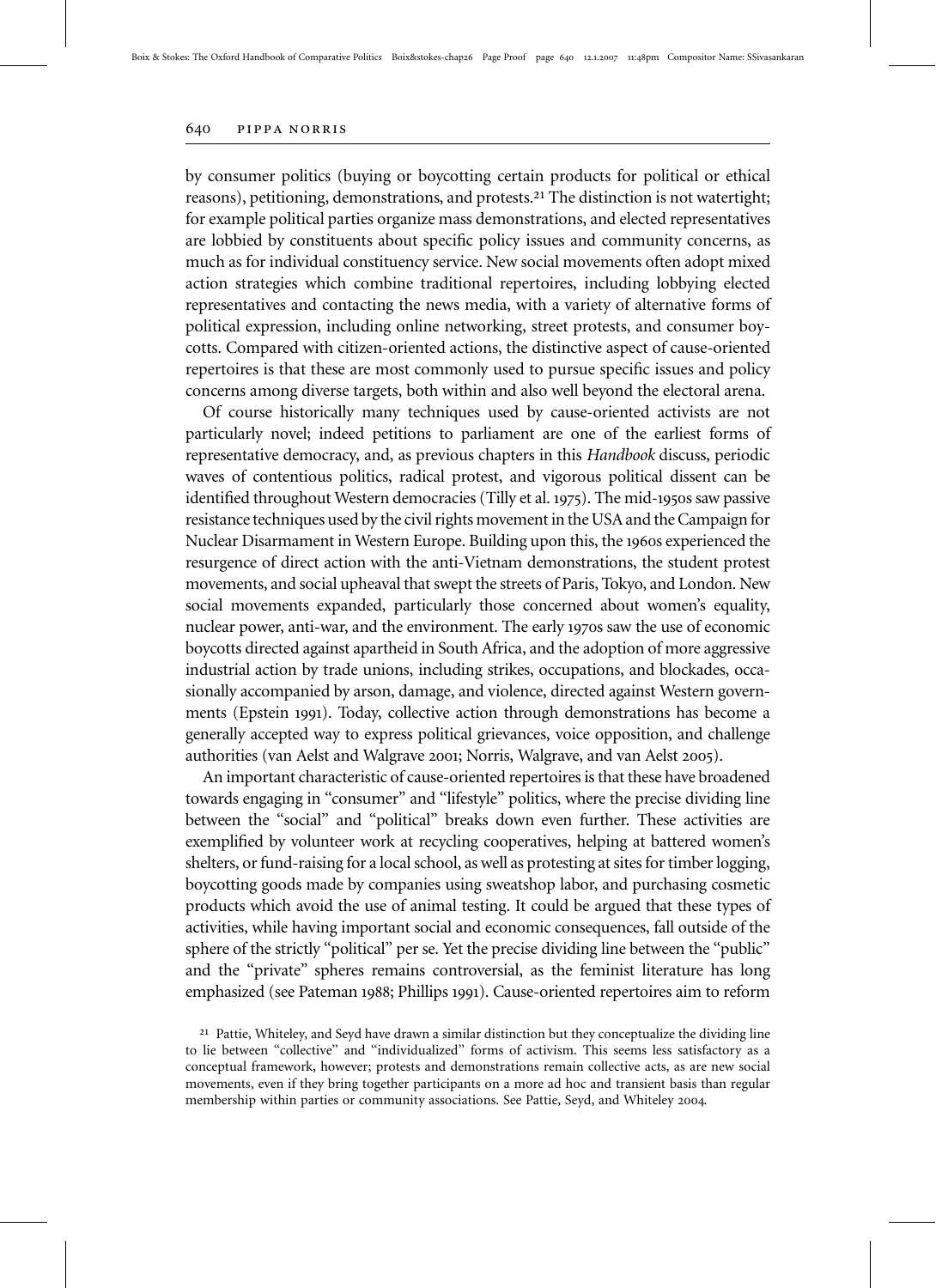the law or to influence the policy process, as well as to alter systematic patterns of social behavior, for example by establishing bottle bank recycling facilities, battered women's shelters, and heightening awareness of energy efficiency. For Inglehart, the process of cultural change lies at the heart of this development, where the core issues motivating activists have shifted from materialist concerns, focused on bread-and-butter concerns of jobs, wages, and pensions, to greater concern about postmaterialist values, including issues such as globalization, environmentalism, multiculturalism, and gender equality.22 In many developing societies, loose and amorphous networks of community groups and grassroots voluntary associations often seek direct action within local communities over basic issues of livelihood, such as access to clean water, the distribution of agricultural aid, or health care and schools (see Baker 1999). Issues of identity politics around ethnicity and sexuality also commonly blur the ''social'' and the ''political''. Therefore in general the older focus on citizenship activities designed to influence elections, government, and public policy-making process within the nation-state seems unduly limited today, by excluding too much that is commonly understood as broadly ''political''.

Another defining characteristic of cause-oriented activities is that these are directed towards parliament and government, but also towards diverse actors in the public, non-profit, and private sectors. A substantial and growing literature has compared case studies of activism within international human rights organizations, women's NGOs, transnational environmental organizations, the anti-sweatshop and anti-land mines networks, the peace movement, and anti-globalization and anticapitalism forces (Sassen 1999; Keck and Sikkink 1998; Edwards and Gaventa 2001; Evans 2000). The targets are often major multinational corporations, including consumer boycotts of Nike running shoes, McDonald's hamburgers, and Californian grapes, as well as protest demonstrations directed against international agencies and intergovernmental organizations, such as the World Trade Organization, the World Economic Forum in Davos, and the European Commission (Keck and Sikkink 1998). This literature suggests that changes in the targets of participation reflect the process of globalization and the declining autonomy of the nation-state, including the core executive, as power has shifted simultaneously towards intergovernmental organizations like the UN and WTO, and down towards regional and local assemblies.<sup>23</sup> Moreover the ''shrinkage of the state'' through initiatives such as privatization, marketization and deregulation means that decision making has flowed away from public bodies and official government agencies that were directly accountable to elected representatives, dispersing to a complex variety of non-profit and private agencies operating at local, national, and international levels (Feigenbaum, Henig, and Hamnett 1998). Due to these developments, it has become more difficult for citizens to use national elections, national political parties, and national legislatures as a way of challenging public policies, reinforcing the need for alternative repertoires for political expression and mobilization.

<sup>22</sup> For details see Inglehart 1997; Inglehart and Norris 2003; Norris and Inglehart 2004.

<sup>23</sup> For a discussion see Held 1999; Nye and Donahue 2001; Archibugi, Held, and Kohler 1998.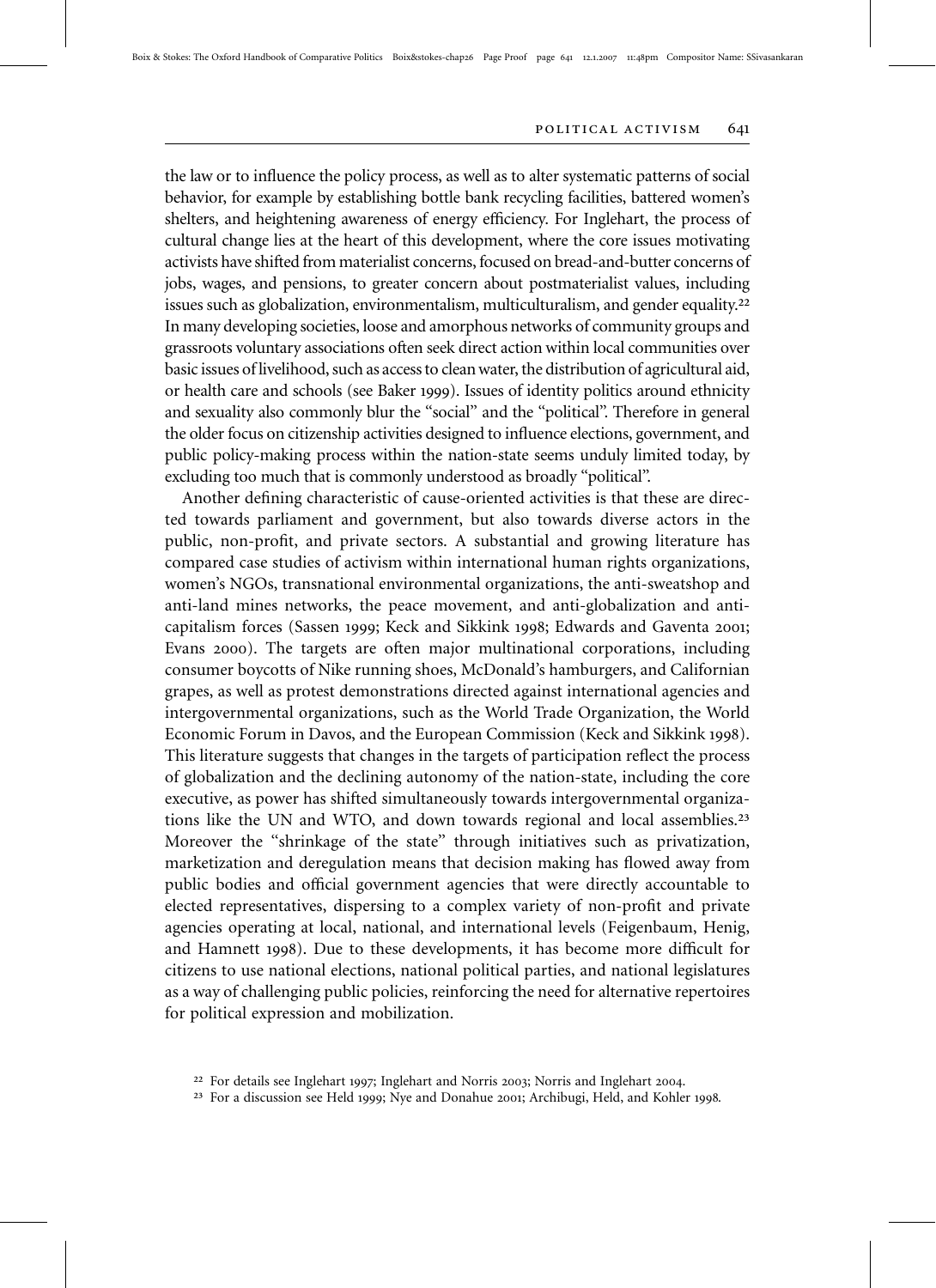### 6. Conclusions: The future research agenda .........................................................................................................................................................................................

The literature has been growing and diversifying during the last decade yet there are still many areas which require considerable attention. We can conclude by identifying some of the most promising directions for the future research agenda. As noted earlier, the standard view in social psychology which developed during the 1960s and the 1970s emphasized several interrelated sets of factors to explain why individual citizens participate in different modes of politics. The early work of Verba and his colleagues emphasized the influence of prior *structural resources* which people bring to politics, notably their educational qualifications, occupational status, and income, which are closely related to their ethnicity and sex, all of which facilitate participation. Education, for example, furnishes analytical skills which are useful for making sense of political issues and policy-making processes, while household income is directly relevant for the capacity to make political donations. The ''baseline'' resource model added cultural attitudes, exemplified by a sense of internal efficacy (confidence in the ability to influence public affairs), external efficacy (a sense of the system's responsiveness), civic knowledge, and political interest (such as following events in the news), which are commonly closely related to the propensity to become active. These factors remain important; indeed they continue to be included in standard accounts of participation.

Nevertheless they have been supplemented during the last decade by far greater attention to the context within which individuals act, and this approach seems likely to continue to expand. The emphasis has become less the psychological capacities and qualities inherent in individual citizens, derived from socialization processes in early childhood, than the contextual factors found within particular communities, states, elections, or countries which trigger or depress these propensities. Verba and Nie also acknowledged the broader social context within which individuals become active, such as the impact of trade unions and churches in mobilizing working-class communities. More recently Rosenstone and Hanson (1993) revived attention in the role of mobilizing agencies such as parties and interest groups, and there has been renewed appreciation of the way that party workers play an important role in activating voters through local campaigns. In the field of political communications, Milner (2002) and Norris (2000) have debated the role of the mass media, whether newspapers, television, and the internet are seen as encouraging or discouraging civic engagement and awareness. Huckfeldt and his colleagues have long emphasized the importance of informal social networks of personal communication which draw people into public affairs (Huckfeldt, Johnson, and Sprague 2004). Recent studies have also focused greater attention on the institutional context of the political system, notably the role of the legal rules, the electoral system, and administrative processes in determining opportunities for voting participation, and the way that patterns of party competition and the closeness of the outcome in elections stimulate turnout (Franklin 2004).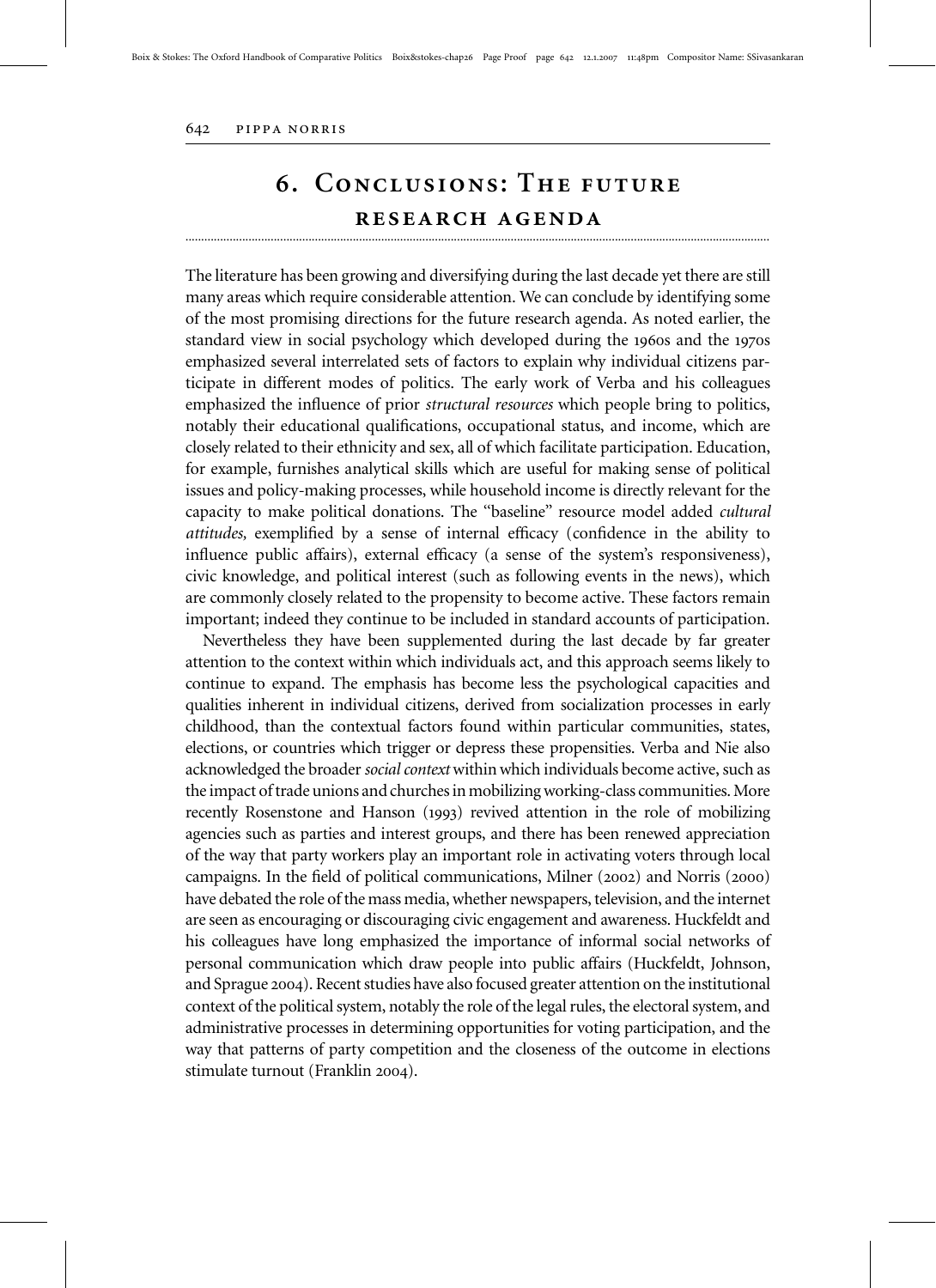During the last decade there has been a shift in emphasis in the general body of literature comparing patterns of political participation which has given increased attention to the social processes by which organizations such as parties, associations, and community groups mobilize citizens, as well as to the broader context of the institutional rules governing forms of participation. Institutional factors have most often been studied in terms of their impact on voting turnout, where comparison of the legal context and the broader role of electoral systems has long been regarded as important, but there is a large research agenda where we need to examine how institutions also shape other dimensions of participation; for example, campaign finance laws and public funding subsidies may reduce the incentives for parties to maintain mass memberships, while laws controlling taxation and non-profit status may influence the structure of voluntary organizations and the density of associational membership in the non-profit sector.

Much work on political participation remains single nation in focus, particularly the extensive range of studies of the United States, in many ways an atypical democracy, as Lipset (1996) noted, whether in its exceptionally low level of voter turnout, the absence of mass-branch party membership, or its relatively rich patterns of voluntary activism. Comparisons within each country are typically made between groups (for example, turnout among African-Americans versus Hispanics), over time (for example, trends in electoral turnout since 1960), and occasionally across regions or states (such as the effects of registration requirements). Until recently, however, systematic multinational surveys have tended to lag behind, especially outside of Western Europe, including studies of the role of citizens in newer democracies and in authoritarian states. The development of new large-scale cross-national surveys of the electorate which have become available in recent decades, such as the Globalbarometers, are facilitating comparison of certain common forms of mass political participation, notably of voting turnout. Nevertheless few cross-national surveys exist to allow systematic analysis of the more demanding forms of participation which engage only a minority of the population, including party membership, campaign work, and associational activism. Pooling the samples contained in each of the large-scale cross-national surveys, such as the series of Eurobarometers, the International Social Survey Program, the World Values Study, and the Comparative Study of Electoral Systems, produces large enough samples to overcome some of these problems, but at the expense of thereby losing some of the ability to analyze cross-national variations in contextual effects. Moreover to establish the direction of causality suggested by analytical models there is an urgent need for longitudinal multi-wave panel surveys, although there are substantial difficulties in conducting such surveys both over time and among countries.

Another limitation is that comparative research also continues to focus primarily upon "traditional," "conventional," or "civic" forms of activism, understood as those acts where citizens are primarily seeking to influence elected officials and the policy-making process in representative democracies within each nation-state. By contrast, far less comparative research has examined alternative channels of political engagement, mobilization, and expression that are rapidly emerging in modern societies, including the widespread rise of demonstrations and protest politics, the growing popularity of consumer politics, and the proliferation of interest groups, more diffuse social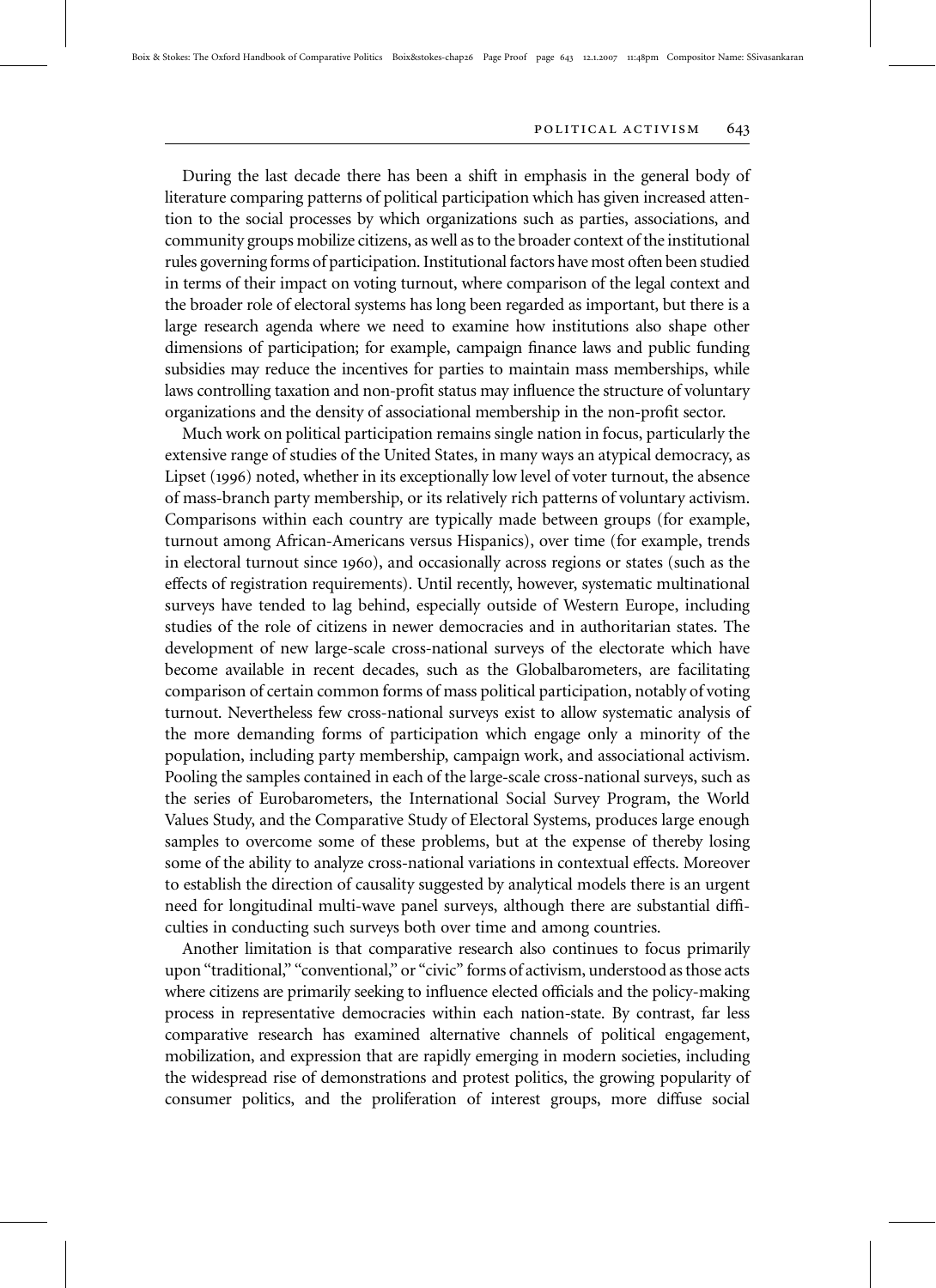movements, online political communities, and transnational policy networks. There remains considerable debate about the exact contours and importance of these developments, and whether these should be regarded as genuinely "new" forms of participation or reflections of older traditions. There is a broad consensus, however, that the scope of organizational agencies and the repertoire of activities under comparison has expanded and diversified over the years, and the research agenda has often failed to innovate sufficiently to capture the broader range of activities which have now become more common.

Lastly, the contemporary body of scholarship has generally proved stronger at analyzing the causes than the consequences of participation. In particular, any significant changes in the nature and level of political activism raise three important issues where we currently have few definitive answers: what is the impact of these developments for social inequality in the public sphere, if the newer forms of participation make greater demands of civic awareness and skills? What do these changes imply for the development of individual capacities, for strengthening communities, and for the quality of mass participation, for example if there has been a shift from giving volunteer time in voluntary organizations to expressing support for interest groups through financial donations? And, lastly, what do they mean at systematic level for processes of governance, the public policy agenda, and the consolidation of democracy? The difficulties of tracing the links from various specific participatory acts to the outcome in government decisions, for example how legislatures respond to expressions of public concern about patterns of public spending on welfare benefits or shifts in foreign policy, remain a classic challenge in political science. A growing body of empirical literature has been examining some of the core claims made in the normative democratic theory, notably the impact of deliberation on citizens and on decision making (Hibbing and Theiss–Morse 2003, ch. 7). Yet the broader consequences of many of the developments illustrated here remain unclear. How far newer modes of activism are either supplementing or replacing older ones, and what consequences follow for representative democracy, remains one of the central challenges facing future comparative research.

### **REFERENCES**

- Adrian, C. and Apter, D. A. 1995. Political Protest and Social Change: Analyzing Politics. New York: New York University Press.
- ALMOND, G. A. and VERBA, S., eds. 1980. The Civic Culture Revisited. Boston: Little Brown.
- 1989/1963. The Civic Culture: Political Attitudes and Democracy in Five Nations. Thousand Oaks, Calif.: Sage.
- ANDERSEN, J. G. and HOFF, J. 2001. Democracy and Citizenship in Scandinavia. Basingstoke: Palgrave.
- ARCHIBUGI, D., HELD, D. and KOHLER, M. 1998. Re-imagining Political Community: Studies in Cosmopolitan Democracy. Stanford, Calif.: Stanford University Press.
- Baker, J. 1999. Street-Level Democracy: Political Settings at the Margins of Global Power. West Hartford, Conn.: Kumarian Press.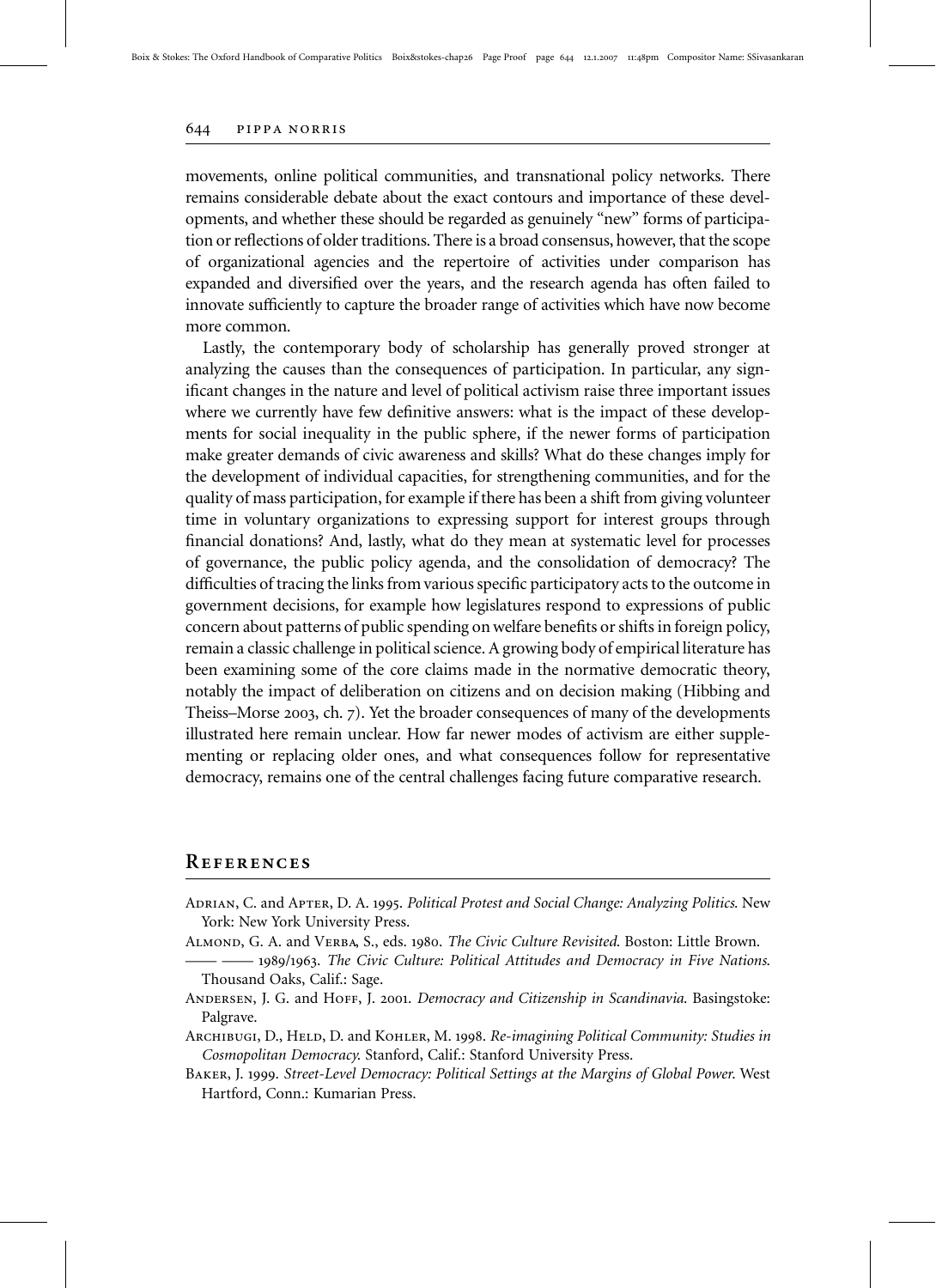- BARBER, B. 1984. Strong Democracy. Berkeley and Los Angeles: University of California Press. BARNES, S. and KAASE, M. 1979. Political Action: Mass Participation in Five Western Democracies.
- Beverley Hills, Calif.: Sage.
- BARON, S., FIELD, J. and SCHULLER, T., eds. 2000. Social Capital: Critical Perspectives. Oxford: Oxford University Press.
- BENNETT, S. E. 1986. Apathy in America 1960-1984: Causes and Consequences of Citizen Political Indifference. Dobbs Ferry, NY: Transnational.
- BERRY, J. 1984. The Interest Group Society. Boston: Little Brown.
- BLAIS, A. 2000. To Vote or Not to Vote? The Merits and Limits of Rational Choice Theory. Pittsburgh: University of Pittsburgh Press.
- and DOBRZYNSKA, A. 1998. Turnout in electoral democracies. European Journal of Political Research, 33 (2): 239-61.
- BOOKS, J. and PRYSBY, C. 1988. Studying contextual effects on political behavior: a research inventory and agenda. American Politics Quarterly, 16: 211-38.
- BOURDIEU, P. 1970. Reproduction in Education, Culture and Society. London: Sage;
- BURNS, N., SCHLOZMAN, K. L. and VERBA, S. 2001. The Private Roots of Public Action. Cambridge, Mass.: Harvard University Press.
- CAROTHERS, T. 1999. Aiding Democracy Abroad: The Learning Curve. Washington, DC: Carnegie Endowment for International Peace.
- CLARKE, T. N. and REMPEL, M. 1997. Citizen Politics in Post-Industrial Societies: Interest Groups Transformed, Boulder, Colo.: Westview Press.
- COLEMAN, J. S. 1988. Social capital in the creation of human capital. American Journal of Sociology, 94: 95-120.
	- 1990. Foundations of Social Theory. Cambridge: Belknap.
- CONWAY, M. M. 2000. Political Participation in the United States, 3rd edn. Washington, DC: CQ Press.
- CRIGLER, A. N., JUST, M. R. and MCCAFFERY, E. J. 2004. Rethinking the Vote: The Politics and Prospects of American Electoral Reform. New York: Oxford University Press.
- DALTON, R. 1996. Citizen Politics, 2nd edn. Chatham, NJ: Chatham House.
- and KUECHLER, M., eds. 1990. Challenging the Political Order: New Social and Political Movements in Western Democracies. New York: Oxford University Press.
- DALTON, R. J. and WATTENBERG, M. P. 2001. Parties without Partisans: Political Change in Advanced Industrialized Democracies. Oxford: Oxford University Press.
- Downs, A. 1957. An Economic Theory of Democracy. New York: Harper & Row.
- DUVERGER, M. 1954. Political Parties: Their Organization and Activity in the Modern State. New York: Wiley.
- EDWARDS, B. and FOLEY, M. W. 1998. Civil society and social capital beyond Putnam. American Behavioral Scientist, 42 (1): 124-39.
- EDWARDS, M. and GAVENTA, J., eds. 2001. Global Citizen Action. Boulder, Colo.: Lynne Rienner Publishers.
- EPSTEIN, B. 1991. Political Protest and Cultural Revolution: Nonviolent Direct Action in the 1970s and 1980s. Berkeley and Los Angeles: University of California Press.
- Evans, P. 2000. Fighting marginalization with transnational networks: counter-hegemonic globalization. Contemporary Sociology, 29 (1): 230–41.
- FEIGENBAUM, H. B., HENIG, J. and HAMNETT, C. 1998. Shrinking the State: The Political Underpinnings of Privatization. Cambridge: Cambridge University Press.
- FRANKLIN, M. N. 2004. Voter Turnout and the Dynamics of Electoral Competition in Established Democracies since 1945. Cambridge: Cambridge University Press.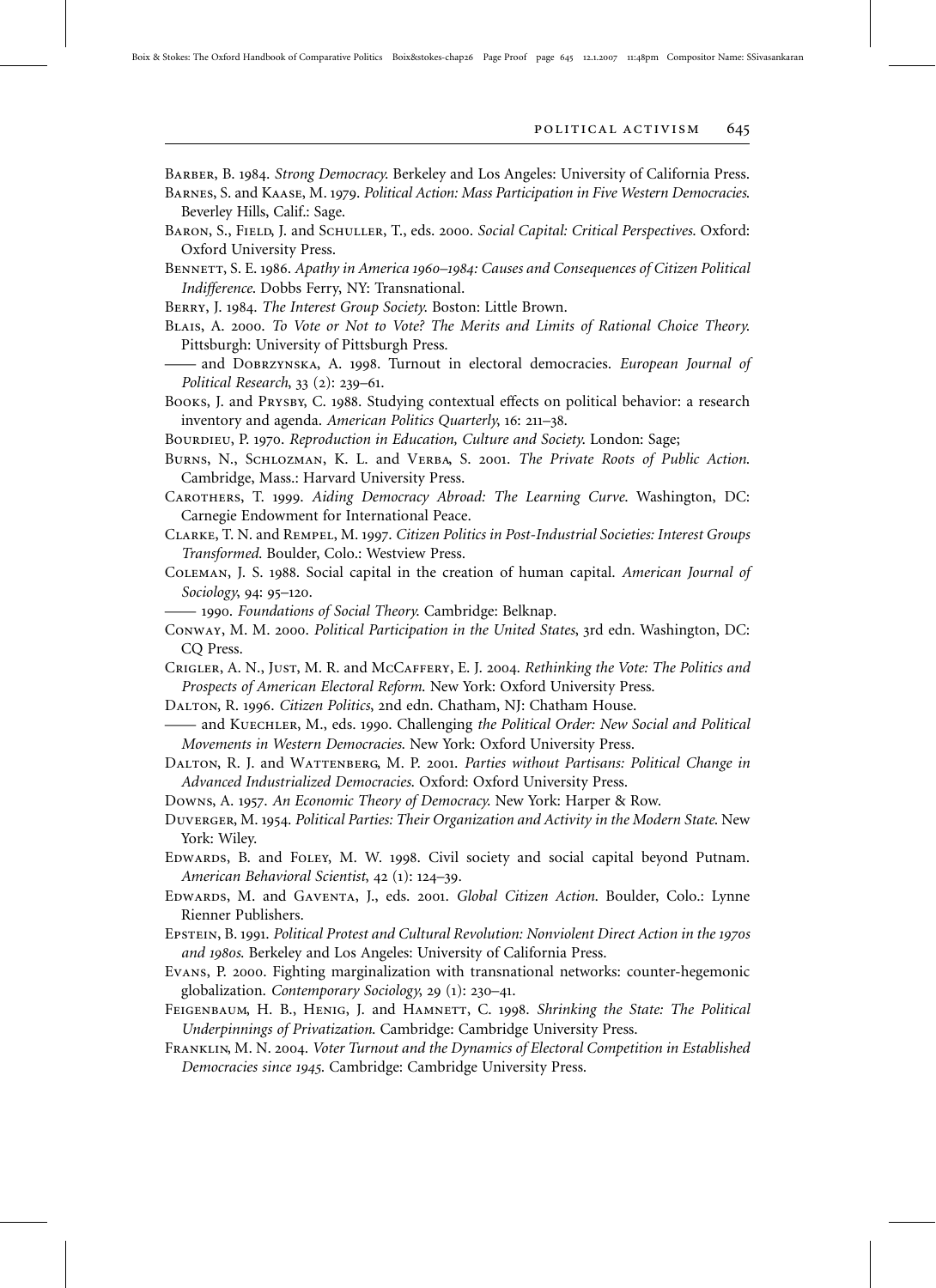#### 646 PIPPA NORRIS

- FRANKLIN, M. N. VAN DER EIJK, C. and OPPENHUIS, E. 1996. The institutional context: turnout. Pp. 306–31 in Choosing Europe? The European Electorate and National Politics in the Face of Union, ed. C. van der Eijk and M. Franklin. Ann Arbor: University of Michigan Press.
- GUTMANN, A. and THOMSON, D. 2004. Why Deliberative Democracy? Princeton: Princeton University Press.
- HELD, D. 1996. Models of Democracy, 2nd edn. Stanford, Calif.: University of Stanford Press. - 1999. Global Transformations: Politics, Economics and Culture. London: Polity Press.
- HIBBING, J. R. and THEISS-MORSE, E. 2003. Stealth Democracy: Americans' Beliefs about How Government Should Work. Cambridge: Cambridge University Press.
- HILL, S. 2002. Fixing Elections: The Failure of America's Winner Take All Politics. New York: Routledge.
- HOOGHE, M. and STOLLE, D., eds. 2003. Generating Social Capital: Civil Society and Institutions in Comparative Perspective. New York: Palgrave Macmillan.
- HUCKFELDT, R., JOHNSON, P. E. and SPRAGUE, J. 2004. Political Disagreement. New York: Cambridge University Press.
- and SPRAGUE, J. 1995. Citizens, Politics and Social Communication. Cambridge: Cambridge University Press.
- INGLEHART, R. 1997 Modernization and Postmodernization: Cultural, Economic and Political Change in 43 Societies. Princeton: Princeton University Press.
- and NORRIS, P. 2003. Rising Tide: Gender Equality and Cultural Change around the World. New York: Cambridge University Press.
- International IDEA. 2005. Handbook of Electoral System Design, 2nd edn. Stockholm: International IDEA. www.idea.int.
- JACKMAN, R. W. and MILLER, R. A. 1995. Voter turnout in the industrial democracies during the 1980s. Comparative Political Studies, 27: 467–92.
- JENNINGS, M. K. and VAN DETH, J. 1989. Continuities in Political Action. Berlin: deGruyter.
- KATZ, R. 1997. Democracy and Elections. Oxford: Oxford University Press.
- and MAIR, P. 1995. Changing models of party organization and party democracy: the emergence of the cartel party. Party Politics,  $1 (1)$ : 5-28.
- eds. 1992. Party Organizations: A Data Handbook on Party Organizations in Western Democracies, 1960-1990. London: Sage.
- KECK, M. and SIKKINK, K. 1998. Activists beyond Borders: Advocacy Networks in International Politics. Ithaca, NY: Cornell University Press.
- KERSTING, N. and BALDERSHEIM, H., eds. 2004. Electronic Voting and Democracy: A Comparative Analysis. New York: Palgrave Macmillan.
- KEY, V. O. 1964. Politics, Parties and Pressure Groups. New York: Crowell.
- KNACK, S. 1995. Does motor voter work? Evidence from state-level data. Journal of Politics, 57  $(3)$ : 796-811.
- KORNAI, J., ROTHSTEIN, B. and ROSE-ACKERMAN, S., eds. 2004. Creating Social Trust in Post-Socialist Transitions. New York: Palgrave Macmillan.
- KRIESI, H., PORTA, D. D. and RIUCHT, D., eds. 1998. Social Movements in a Globalizing World. London: Macmillan.
- LADD, C. E. 1996. The data just don't show erosion of America's social capital. Public Perspective, 1: 5–6.
- LARANA, E., JOHNSTON, H. and GUDFIELD, J. R., eds. 1994. New Social Movements: From Ideology to Identity. Philadelphia: Temple University Press.
- LAWSON, K. and MERKL, P., eds. 1988. When Parties Fail: Emerging Alternative Organizations. Princeton: Princeton University Press
- LIJPHART, A. 1994. Electoral Systems and Party Systems. Oxford: Oxford University Press.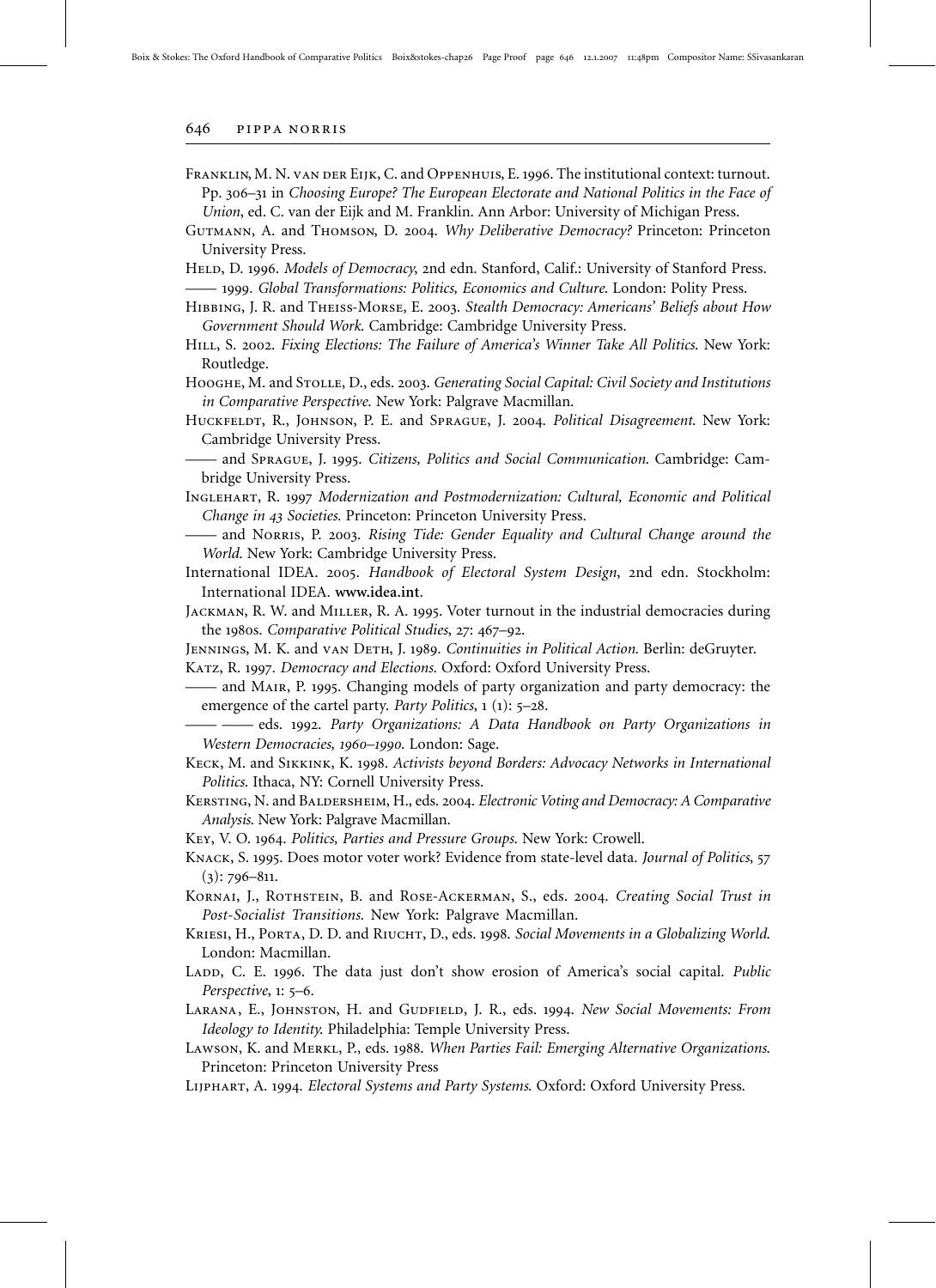| LIPSCHUTZ, R. 1996. Global Civic Society and Global Environmental Governance. Albany, NY:                                            |
|--------------------------------------------------------------------------------------------------------------------------------------|
| <b>SUNY Press.</b>                                                                                                                   |
| LIPSET, S. M. 1996. American Exceptionalism. New York: Norton.                                                                       |
| LOPEZ PINTOR, R. and GRATSCHEW, M. n.d. Voter Turnout Since 1945: A Global Report.                                                   |
| Stockholm, International IDEA. www.idea.int.                                                                                         |
| МсАDAM, D., McCARTHY, J. D. and ZALD, M. N. 1996. Comparative Perspectives on Social                                                 |
| Movements. New York: Cambridge University Press.                                                                                     |
| McDONALD, M. P. and POPKIN, S. L. 2001. The myth of the vanishing voter. American Political                                          |
| Science Review, 95 (4): 963-74.                                                                                                      |
| MAIR, P. 1997. Party System Change. Oxford: Oxford University Press.                                                                 |
| - and VAN BIEZEN, I. 2001. Party membership in twenty European democracies 1980-2000.                                                |
| Party Politics, $7(1)$ : $7-22$ .                                                                                                    |
| MARSH, A. 1977. Protest and Political Consciousness. Beverly Hills, Calif.: Sage.                                                    |
| MARTINEZ, M. D. and HILL, D. 1999. Did motor voter work? American Politics Quarterly, 27 (3):<br>$296 - 315.$                        |
| MASSICOTTE, L., BLAIS, A. and YOSHINAKA, A. 2004. Establishing the Rules of the Game:                                                |
| Election Laws in Democracies. Toronto: University of Toronto Press.                                                                  |
| MEYER, D. and TARROW, S., eds. 1998. The Social Movement Society: Contentious Politics for a                                         |
| New Century. Lanham, Md.: Rowman and Littlefield.                                                                                    |
| MILBRATH, L. W. and GOEL, M. L. 1977. Political Participation: How and Why do People get                                             |
| Involved in Politics?, 2nd edn. Chicago: Rand McNally.                                                                               |
| MILES, T. J. 2004. Felon disenfranchisement and voter turnout. Journal of Legal Studies, 33 (1):                                     |
| $85 - 129.$                                                                                                                          |
| MILNER, H. 2002. Civic Literacy: How Informed Citizens Make Democracy Work. Hanover, NH:<br>Tufts University.                        |
| NORRIS, P. 1996. Did television erode social capital? A reply to Putnam. PS: Political Science                                       |
| and Politics, 29 (3): 474-80.                                                                                                        |
| - 2000. A Virtuous Circle. New York: Cambridge University Press.                                                                     |
| - 2002. Democratic Phoenix. New York: Cambridge University Press.                                                                    |
| - 2004. Electoral Engineering. New York: Cambridge University Press.                                                                 |
| - and INGLEHART, R. 2004. Sacred and Secular: Religion and Politics Worldwide. New York:                                             |
| Cambridge University Press.                                                                                                          |
| - WALGRAVE, S. and VANAELST, P. 2004. Who demonstrates? Anti-state rebels, conventional                                              |
| participants, or everyone? Comparative Politics (forthcoming).                                                                       |
| NYE, J. S. and DONAHUE, J. 2001. Governance in a Globalizing World. Washington, DC:                                                  |
| Brookings Institution Press.                                                                                                         |
| OBERSCHALL, A. 1993. Social Movements: Ideologies, Interests and Identities. New Brunswick,                                          |
| NJ: Transaction.                                                                                                                     |
| OLSON, M. 1965. The Logic of Collective Action: Public Goods and the Theory of Goods.<br>Cambridge, Mass.: Harvard University Press. |
| PARRY, G., MOYSER, G. and DAY, N. 1992. Political Participation and Democracy in Britain.<br>Cambridge: Cambridge University Press.  |
| PATEMAN, C. 1988. The Sexual Contract. Cambridge: Polity Press.                                                                      |
| PATTERSON, T. 2001. The Vanishing Voter. New York: Knopf.                                                                            |
| PATTIE, C., SEYD, P. and WHITELEY, P. 2004. Citizenship in Britain: Values, Participation and                                        |
| Democracy. Cambridge: Cambridge University Press.                                                                                    |
| PAXTON, P., BOLLEN, K. A., LEE, D. M. and KIM, H. J. 2003. A half century of suffrage: new data                                      |
| and a comparative analysis. Studies in Comparative International Development, 38 (1): 93-122.                                        |
|                                                                                                                                      |
|                                                                                                                                      |
|                                                                                                                                      |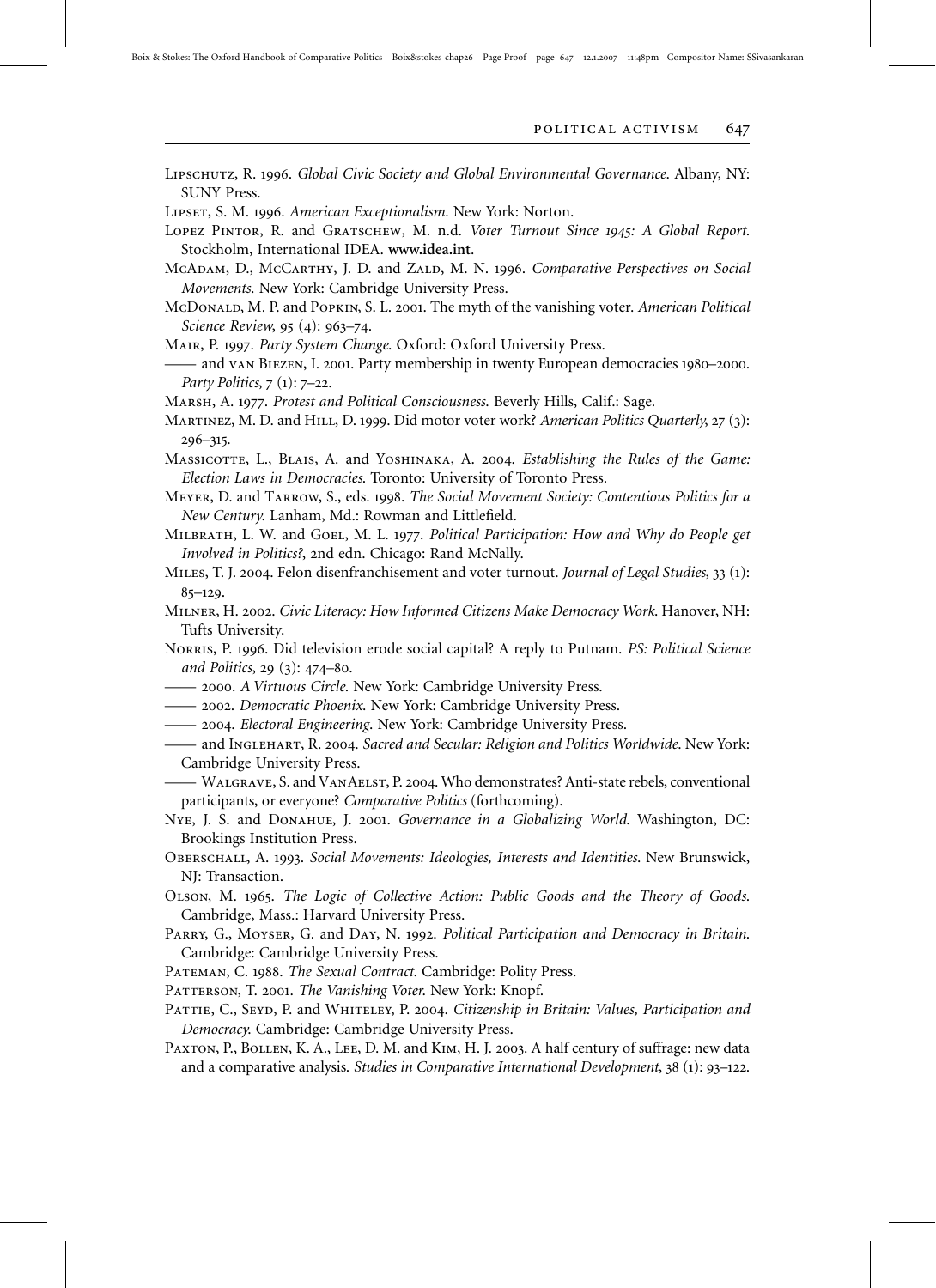#### 648 PIPPA NORRIS

PHARR, S. and PUTNAM, R., eds. 2000. Disaffected Democracies: Whats Troubling the Trilateral Countries? Princeton: Princeton University Press.

PHILLIPS, A. 1991. Engendering Democracy. Cambridge: Polity Press.

- POWELL, G. B. 1980. Voting turnout in thirty democracies: partisan, legal and socioeconomic influences. Pp. 5-34 in Electoral Participation: A Comparative Analysis, ed. D. Rose. London: Sage.
- 1982. Contemporary Democracies: Participation, Stability and Violence. Cambridge, Mass.: Harvard University Press.
- 1986. American voter turnout in comparative perspective. American Political Science Review, 80 (1): 17–43.
- PUTNAM, R. D. 1993. Making Democracy Work: Civic Traditions in Modern Italy Princeton: Princeton University Press.
- 1995. Tuning in, tuning out: the strange disappearance of social capital in America. P.S: Political Science and Politics, 28 (4): 664–83.
- 1996. The strange disappearance of civic America. American Prospect, 24: 34–48.
- 2000. Bowling Alone: The Collapse and Revival of American Community. New York: Simon and Schuster.
- ed. 2002. The Dynamics of Social Capital. Oxford: Oxford University Press.
- and FELDSTEIN, L. 2003. Better Together: Restoring the American Community. New York: Simon & Schuster.
- Rose, R. 2004. Voter turnout in the European Union member countries. In Voter Turnout in Western Europe since 1945, ed. R. Lopez Pintor and M. Gratschew. Stockholm: International IDEA.
- ROSENAU, J. 1990. Turbulance in World Politics: A Theory of Change and Continuity. Princeton: Princeton University Press.
- ROSENSTONE, S. J. and HANSEN, J. M. 1993. Mobilization, Participation and Democracy in America. New York: Macmillan.
- ROTOLO, T. 1999. Trends in voluntary association participation. Nonprofit and Voluntary Sector Quarterly, 28 (2): 199–212.
- SASSEN, S. 1999. Globalization and its Discontents. New York: New Press.
- SCARROW, S. 2001. Parties without members? In Parties without Partisans, ed. R. J. Dalton and M. Wattenberg. New York: Oxford University Press.
- SCHLOZMAN, K. L. 2002. Citizen participation in America: what do we know? Why do we care? In Political Science: The State of the Discipline, ed. I. Katznelson and H. V. Miller. New York: W.W. Norton.

SCHMITT, H. and HOLMBERG, S. 1995. Political parties in decline? Pp. 95-133 in Citizens and the State, ed. H.-D. Klingemann and D. Fuchs. Oxford: Oxford University Press.

- SCHUDSON, M. 1996. What if civic life didnt die? American Prospect, 25: 17–20.
- SCHUMPETER, J. A. 1952. Capitalism, Socialism and Democracy, 4th edn. London: George Allen & Unwin.
- SEYD, P. and WHITELEY, P., eds. 2004. Party members and activists. Special issue of Party Politics, 10  $(4)$ .
- SKOCPOL, T. 1996. Unravelling from above. American Prospect, 25: 20–5.
- SMITH, J., CHATFIELD, C. and PAGNUCCO, R., eds. 1997. Transnational Social Movements and Global Politics: Solidarity beyond the State. Syracuse, NY: Syracuse University Press.
- SVENDSEN, G. L. H. and SVENDSEN, G. T. 2004. The Creation and Destruction of Social Capital: Entrepreneurship, Cooperative Movements, and Institutions. Cheltenham: Edward Elgar.
- TARROW, S. 1994. Power in Movement. Cambridge: Cambridge University Press.

TEIXEIRA, R. A. 1992. The Disappearing American Voter. Washington, DC: Brookings.

TILLY, C. 1978. From Mobilization to Revolution. Reading, Mass.: Addison-Wesley.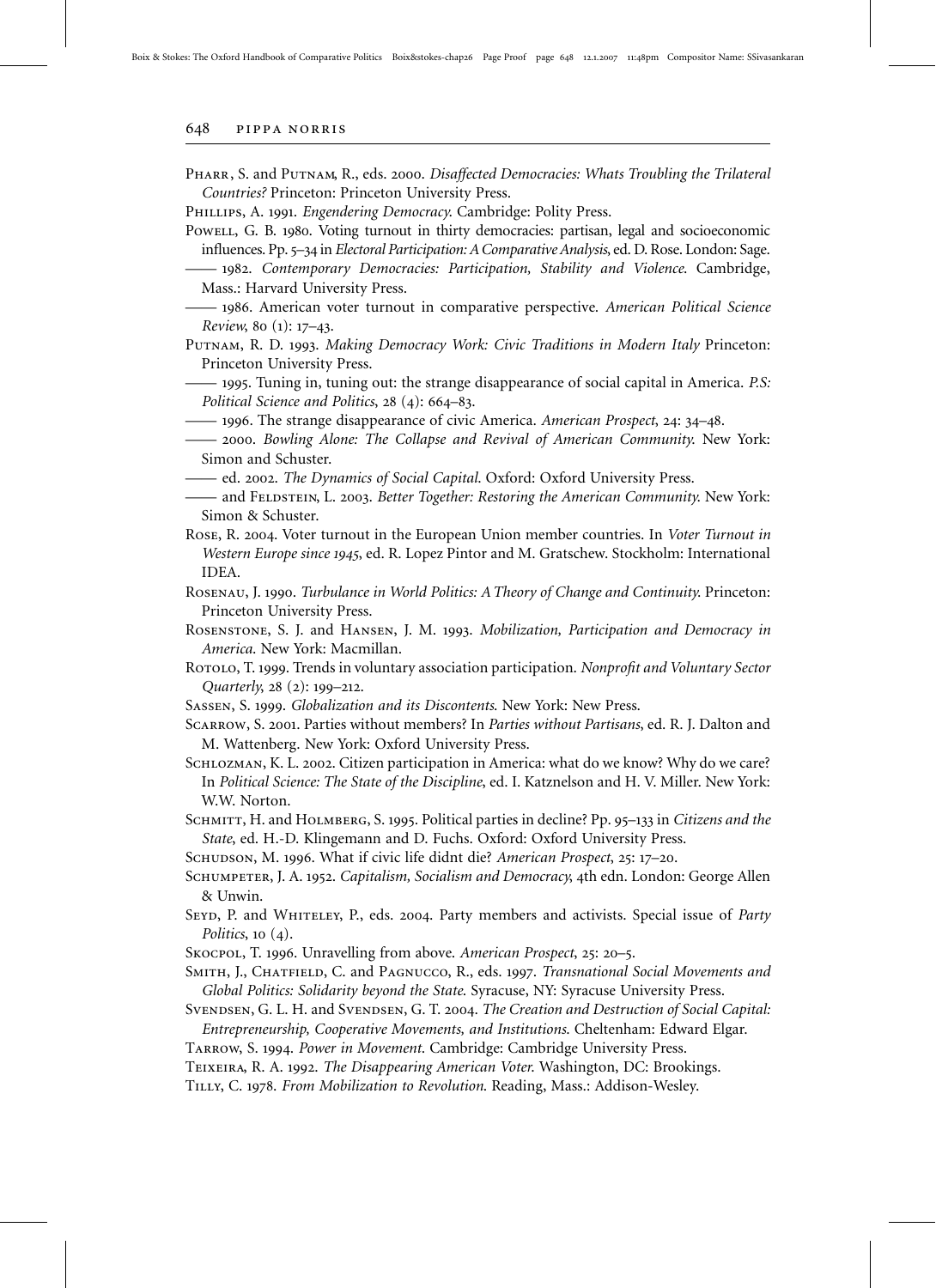—— et al. 1975. The Rebellious Century. Cambridge, Mass.: Harvard University Press.

- Van Aelst, P. and Walgrave, S. 2001. Who is that (wo)man in the street? From the normalization of protest to the normalization of the protester. European Journal of Political Research, 39: 461–86.
- van Deth, J. W., ed. 1997. Private Groups and Public Life: Social Participation, Voluntary Associations and Political Involvement in Representative Democracies. London: Routledge.
- ed. 1999. Social Capital and European Democracy. New York: Routledge.
- —— 2000. Interesting but irrelevant: social capital and the saliency of politics in Western Europe. European Journal of Political Research, 37: 115–47.
- and KREUTER, F. 1998. Membership of voluntary associations. Pp. 135-55 in Comparative Politics: The Problem of Equivalence, ed. J. W. van Deth. London: Routledge.
- Verba, S. and Nie, N. H. 1972. Participation in America: Political Democracy and Social Equality. Chicago: University of Chicago Press.
	- and KIM, J. 1971. The Modes of Democratic Participation: A Cross-National Analysis. Beverley Hills, Calif.: Sage.
	- 1978. Participation and Political Equality: A Seven-Nation Comparison. New York: Cambridge University Press.
- —— Schlozman, K. and Brady, H. E. 1995. Voice and Equality: Civic Voluntarism in American Politics. Cambridge, Mass.: Harvard University Press.
- Webb, P., Farrell, D. and Holliday, I., eds. 2002. Political Parties in Advanced Industrial Democracies. Oxford: Oxford University Press.
- WHITELEY, P. and SEYD, P. 2002. High-Intensity Participation: The Dynamics of Party Activism in Britain. Ann Arbor: University of Michigan Press.
- WOLFINGER, R. and ROSENSTONE, S. 1980. Who Votes? New Haven: Yale University Press.
- ZALD, M. N. and McCARTHY, J., eds. 1987. Social Movements in an Organizational Society. New Brunswick, NJ: Transaction Books.